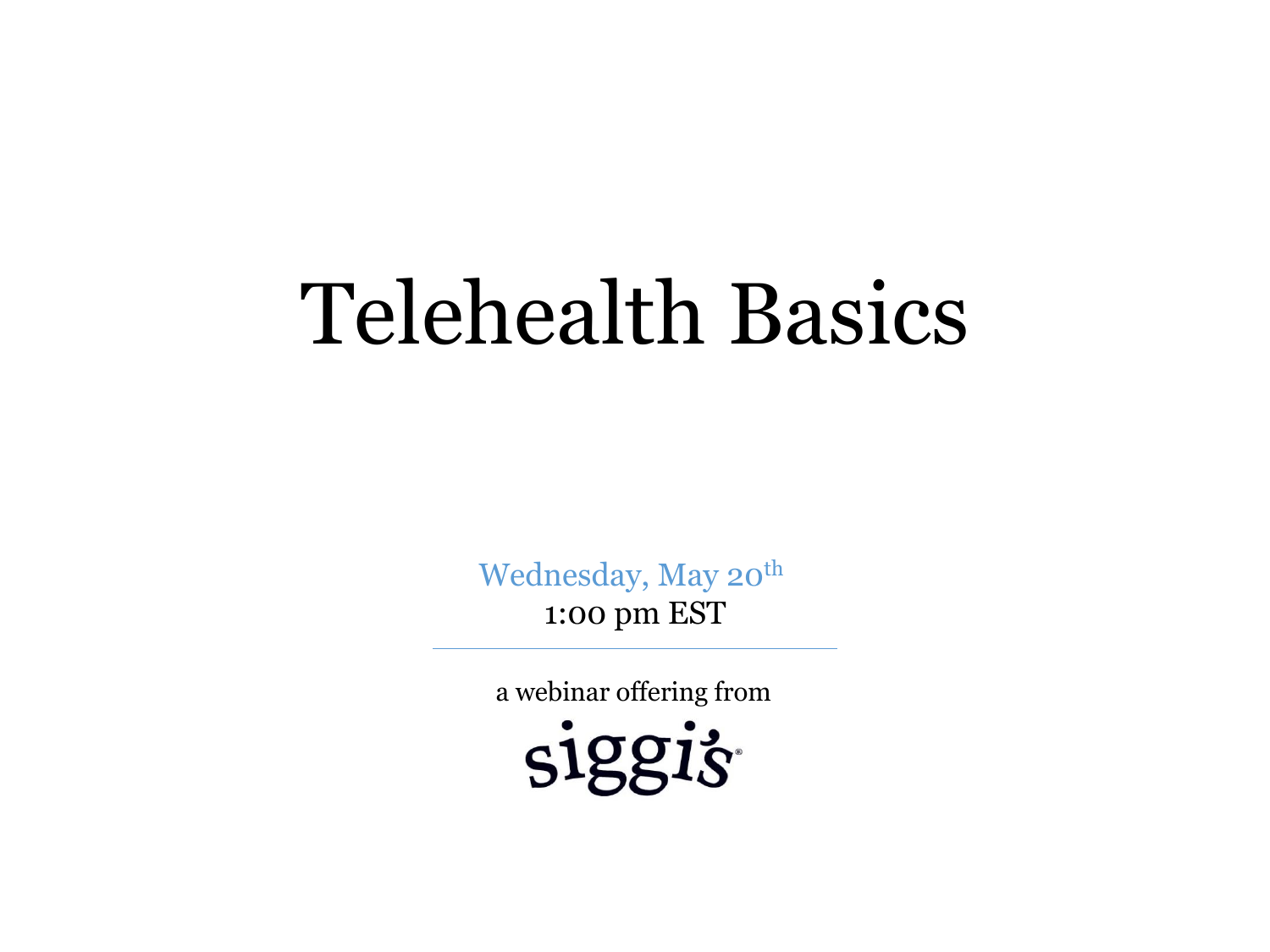# Webinar Housekeeping

You are muted

■ Write questions in the chat box

Summary handout and CPE certificate

- CPE certificate and summary handout will be **emailed on Friday** after the webinar
- Must dial-in **and** join webinar presentation to obtain certificate
- Must participate in full webinar to receive certificate
- Access this webinar recording and others at **siggis.com/sessions**

Continue the conversation

• Please use #siggisSessions and follow us on social media @siggisdairy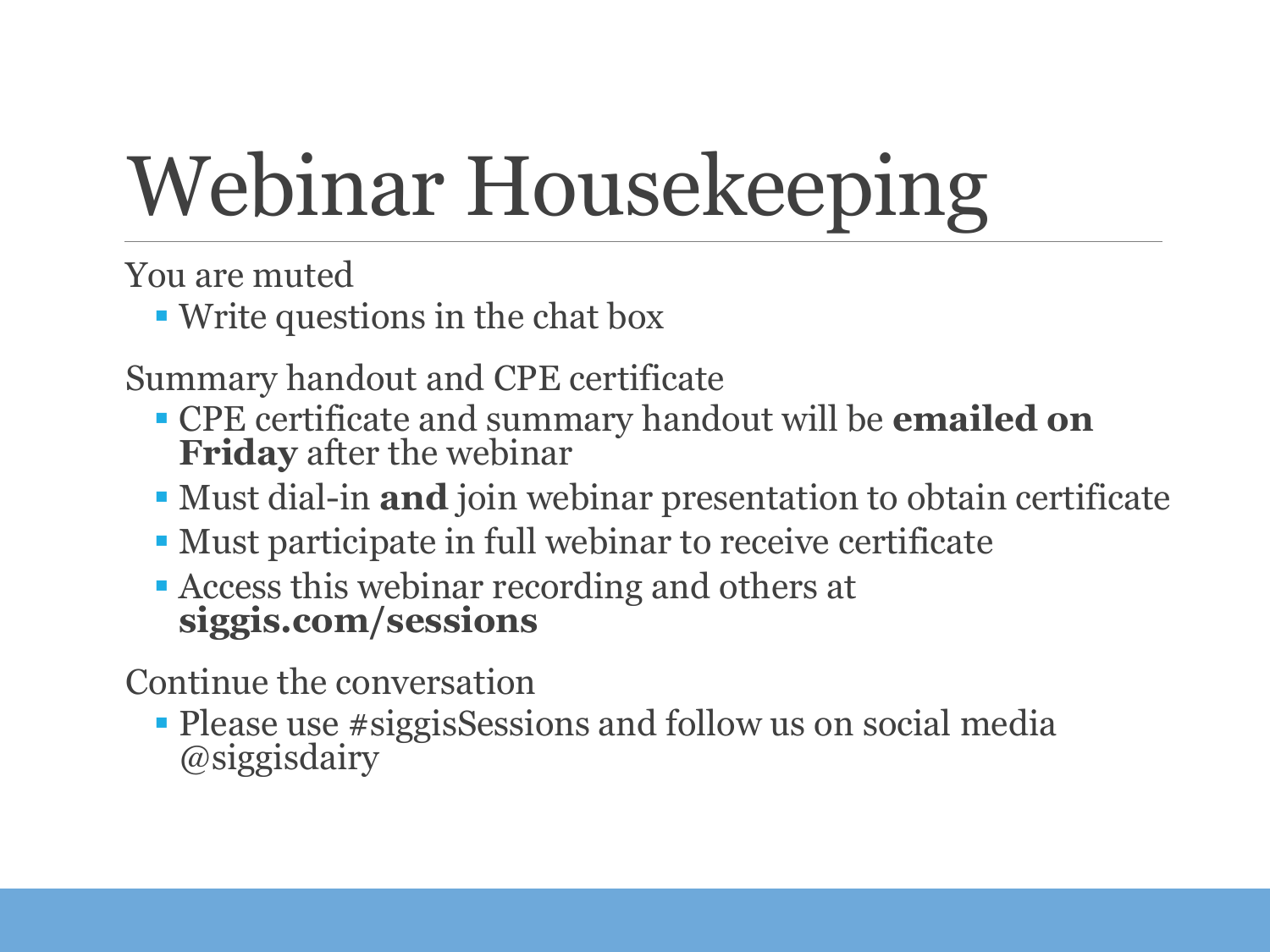### Webinar Speaker & Disclosures



### Jessica Crandall Snyder, RDN, CDE

- o Private Practice Telehealth service
- o Conducted over #2150 telehealth consults in 2019
- o Academy's Media Spokesperson
- o Certified Diabetes Educator
- o Outpatient Nutrition Director
- o Personal Trainer

### Disclosures (past 12 months):

- o Abbott Nutrition
- o National Dairy Council
- o National Cattlemen's Beef Association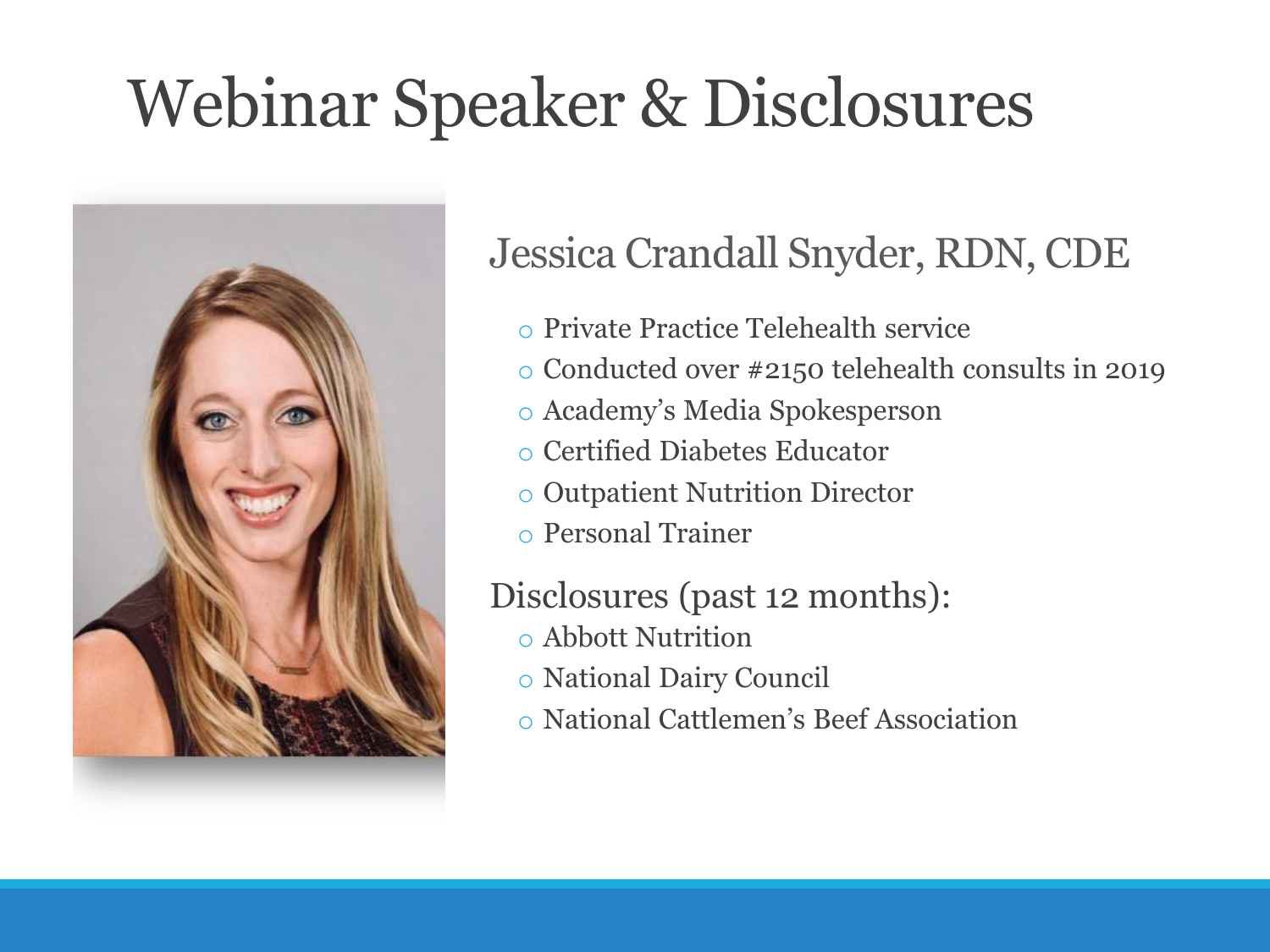### **Overview**

Background

Benefits / challenges

Set up logistics

Scheduling for success

Patient interactions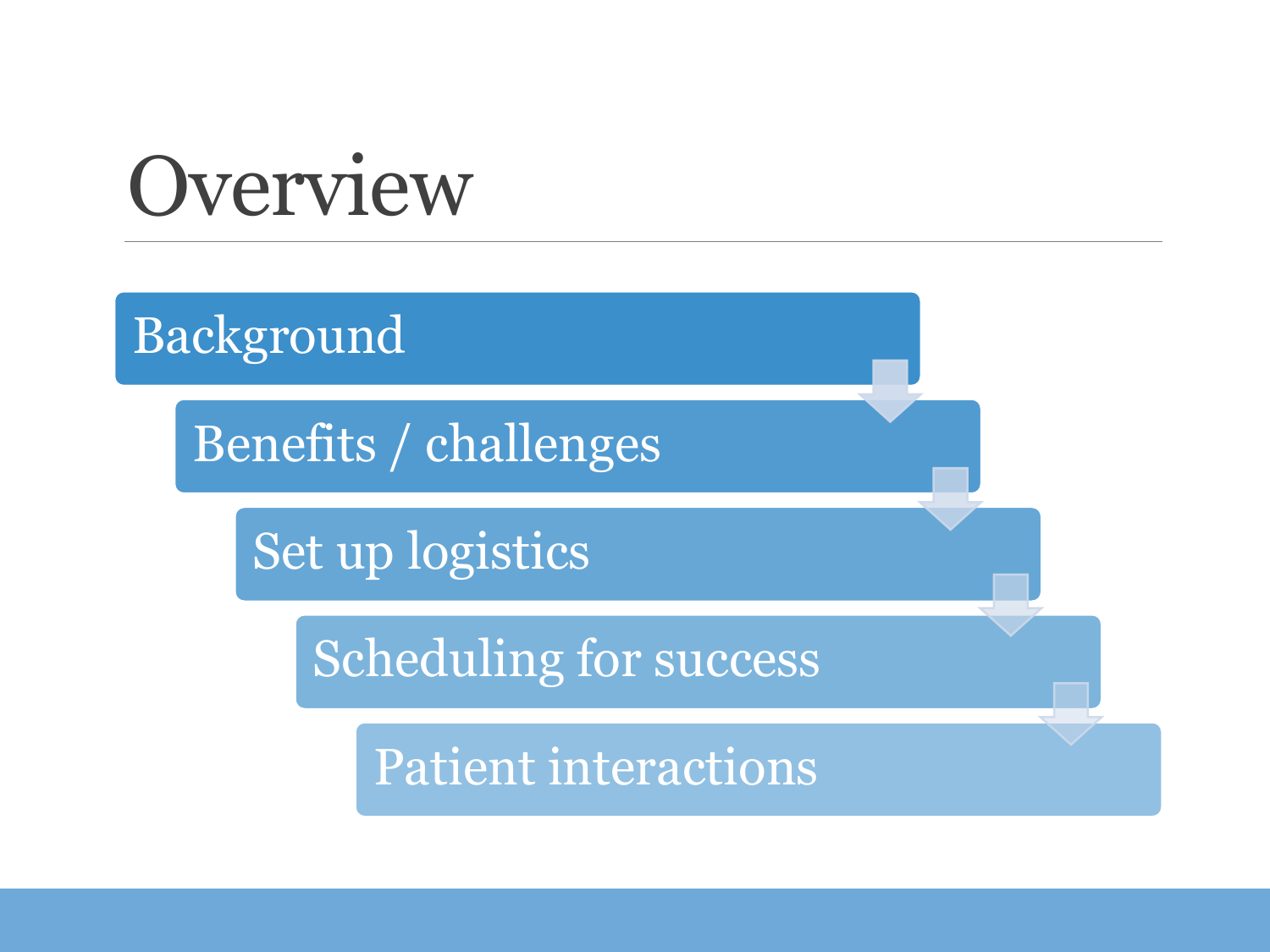## What is Telehealth?

- Telehealth is the general term used to cover "telecommunications and exchange of electronic information" to support longdistance health care
	- Communication over the internet
	- Video-conferencing
	- E-mail or fax
	- Other methods of distance communications for communication of broad-based nutrition information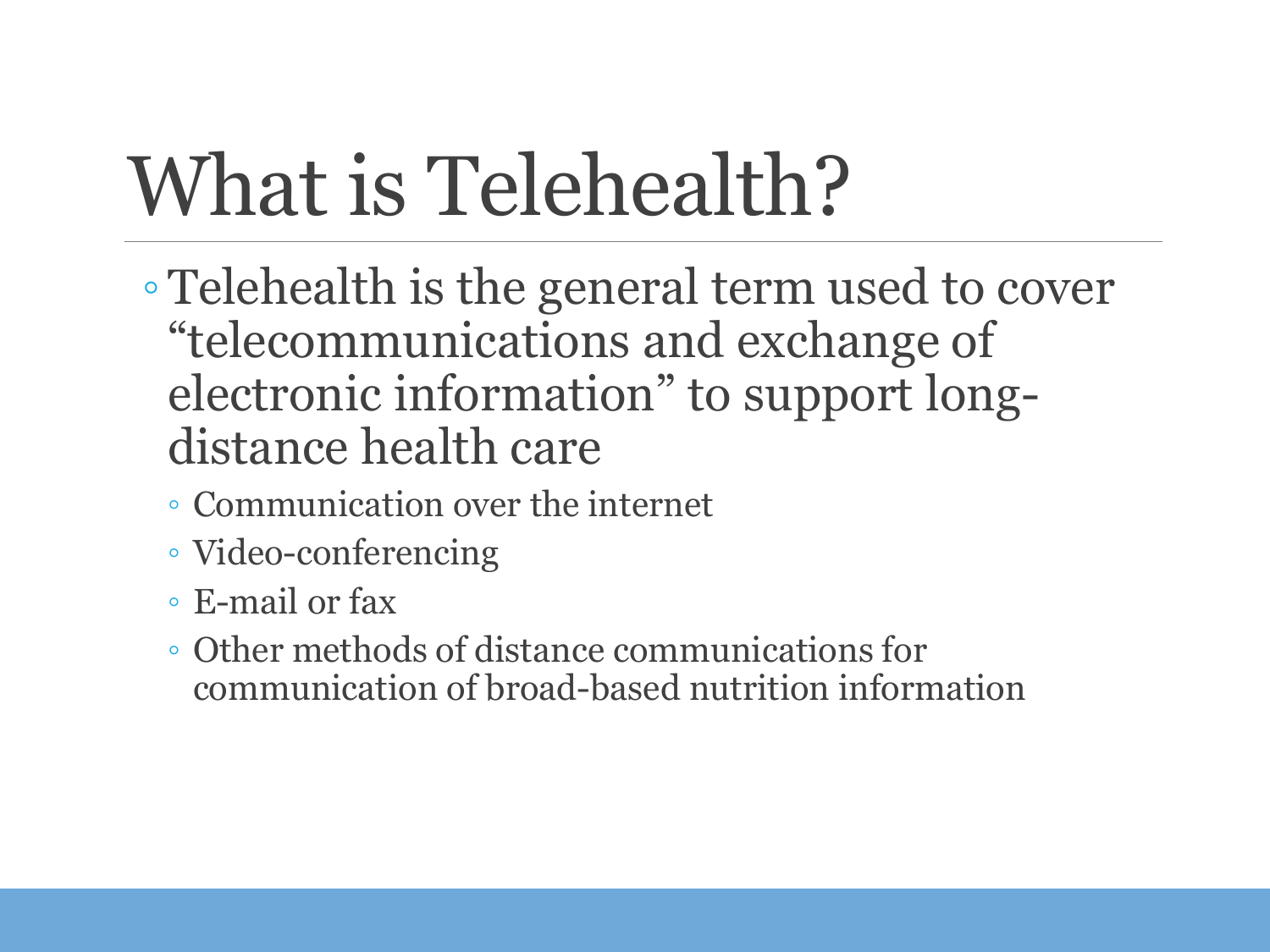## Telehealth

- Virtual care is an **effective and flexible** means to receive and provide high quality nutrition and wellness services
- The widespread use of apps and smartphones have made integrating telehealth and technology a reality for practitioners and patients

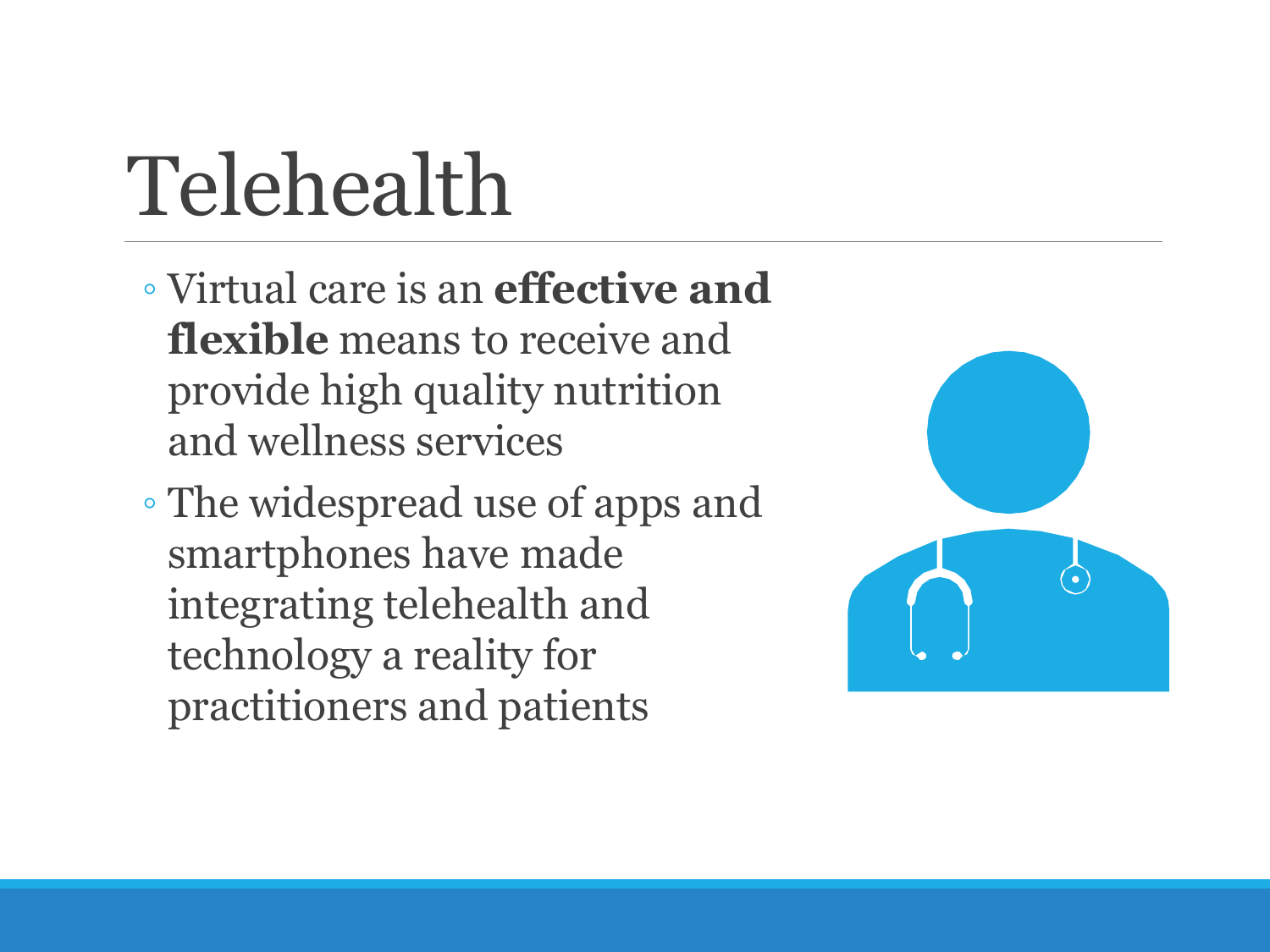### Educating Clients about Telehealth

- o Emphasize the benefits to patients
- o Stay away from medical jargon use "online appointments, virtual care, or video chat your provider" instead
- o Give patients the opportunity to ask questions
- o Show patient how it works
	- o Visit chosen platform, provide a walk through/instructions to accessing video conference
- o Tell patients what equipment they need

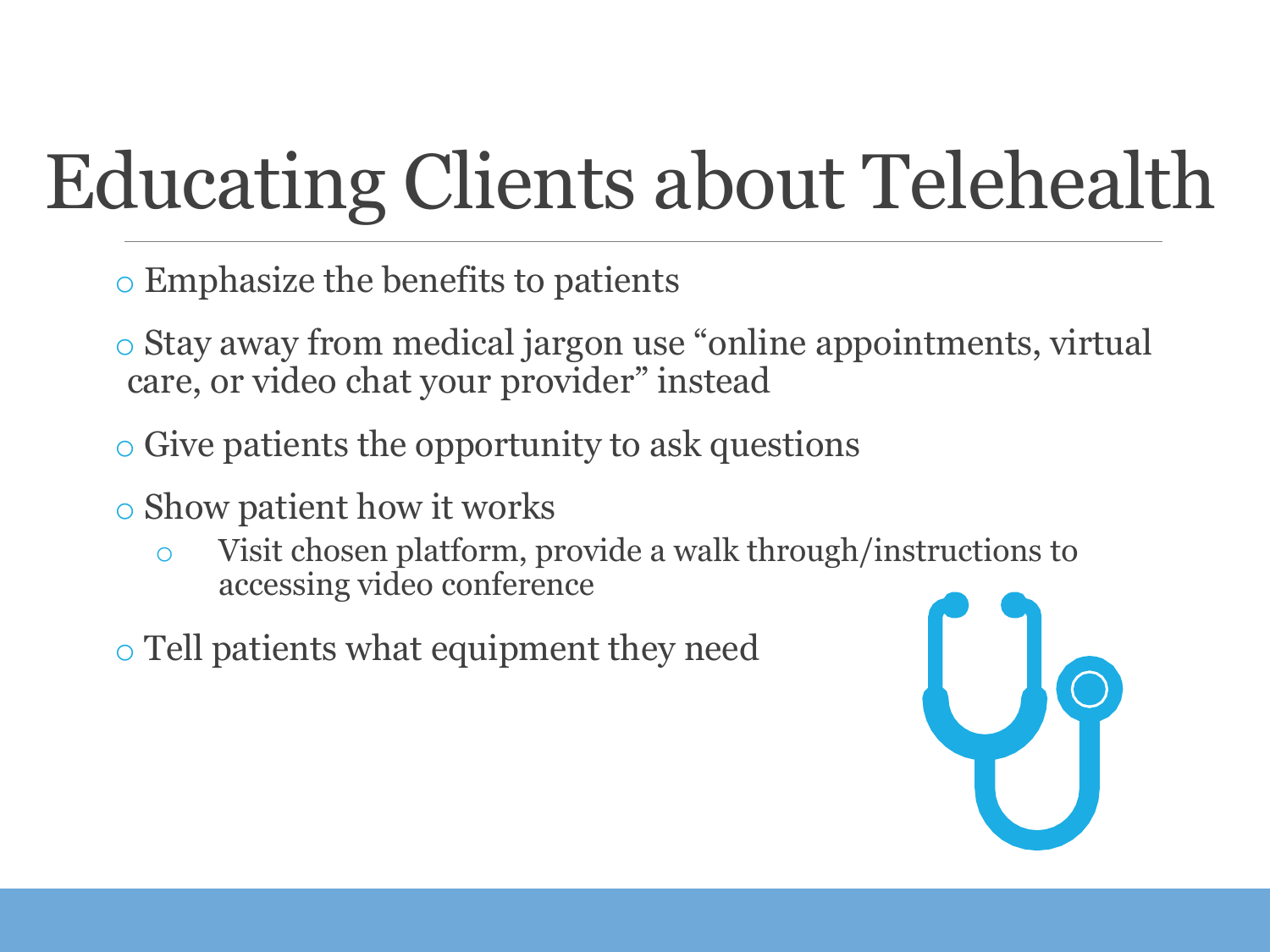### Benefits of Telehealth

### Flexibility and convenience in your work schedule:

Work from home or wherever you'd like

Set your hours and availability for the day

Create a schedule that ultimately works for you

Savings on time and money: Save your clients (and yourself!) the time and expenses of commuting to appointments. You'll be able to invest that saved time into building your wellness business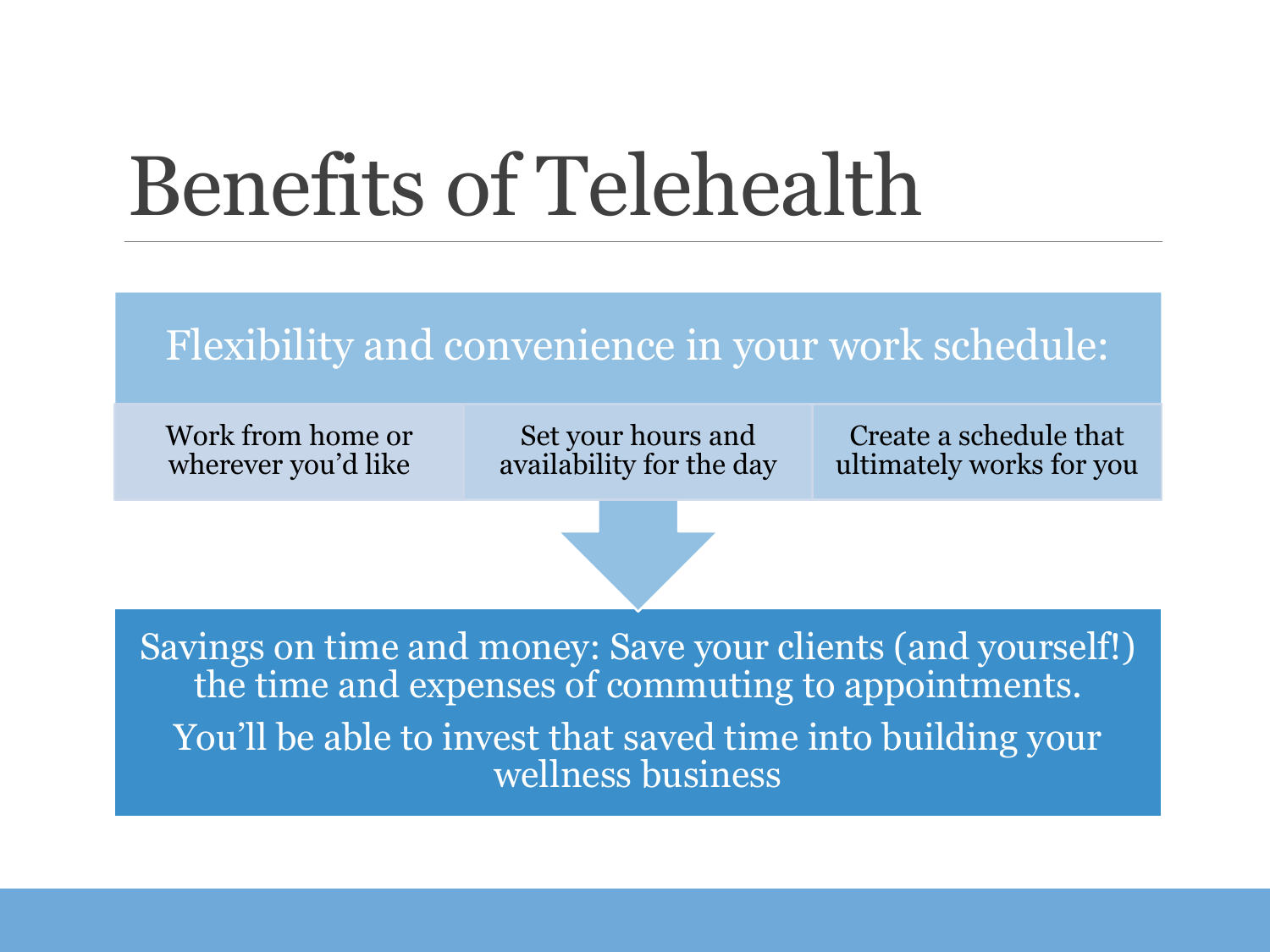### Benefits of Telehealth

Lower startup costs: if you're looking to launch your business, starting out by providing telehealth nutrition services can help save you overhead costs

> Closer relationships with clients: technology makes it easier to connect with clients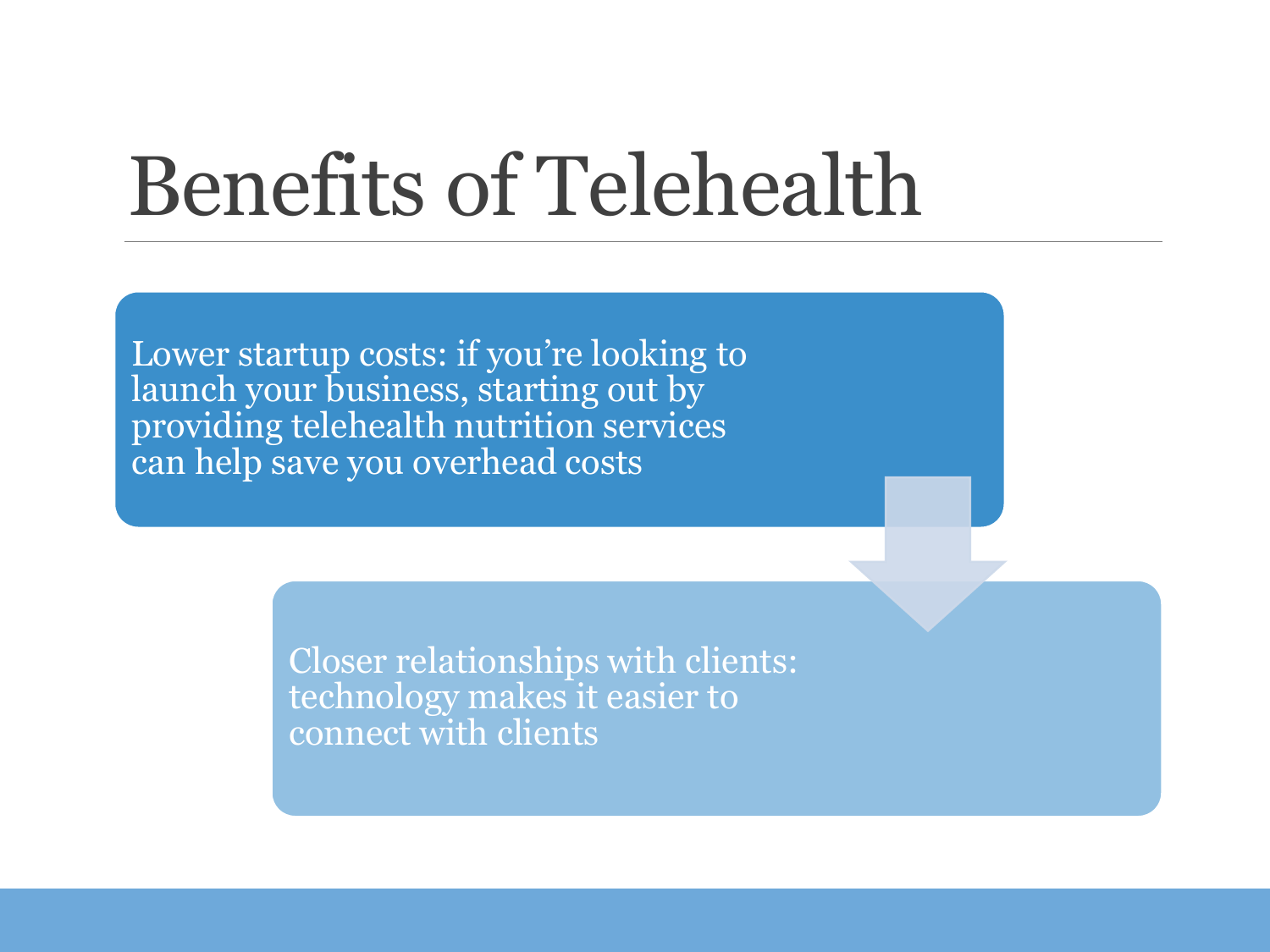# Benefits of Telehealth

- Increased access to care for clients:
	- Clients in remote locations now have the ability to receive quality care, thanks to telehealth!

### ◦ Expanded educational reach:

◦ With telehealth nutrition, you can access more individuals at one time, with webinars and group counseling sessions

### ◦ Clients will love the convenience of virtual care:

- It's more accessible for those who are unable to commit because of commute time, or for those who don't live in a reasonable distance for specialized care
- Improved client retention and outcomes:
	- Using the tools offered by telehealth nutrition to engage with your client more often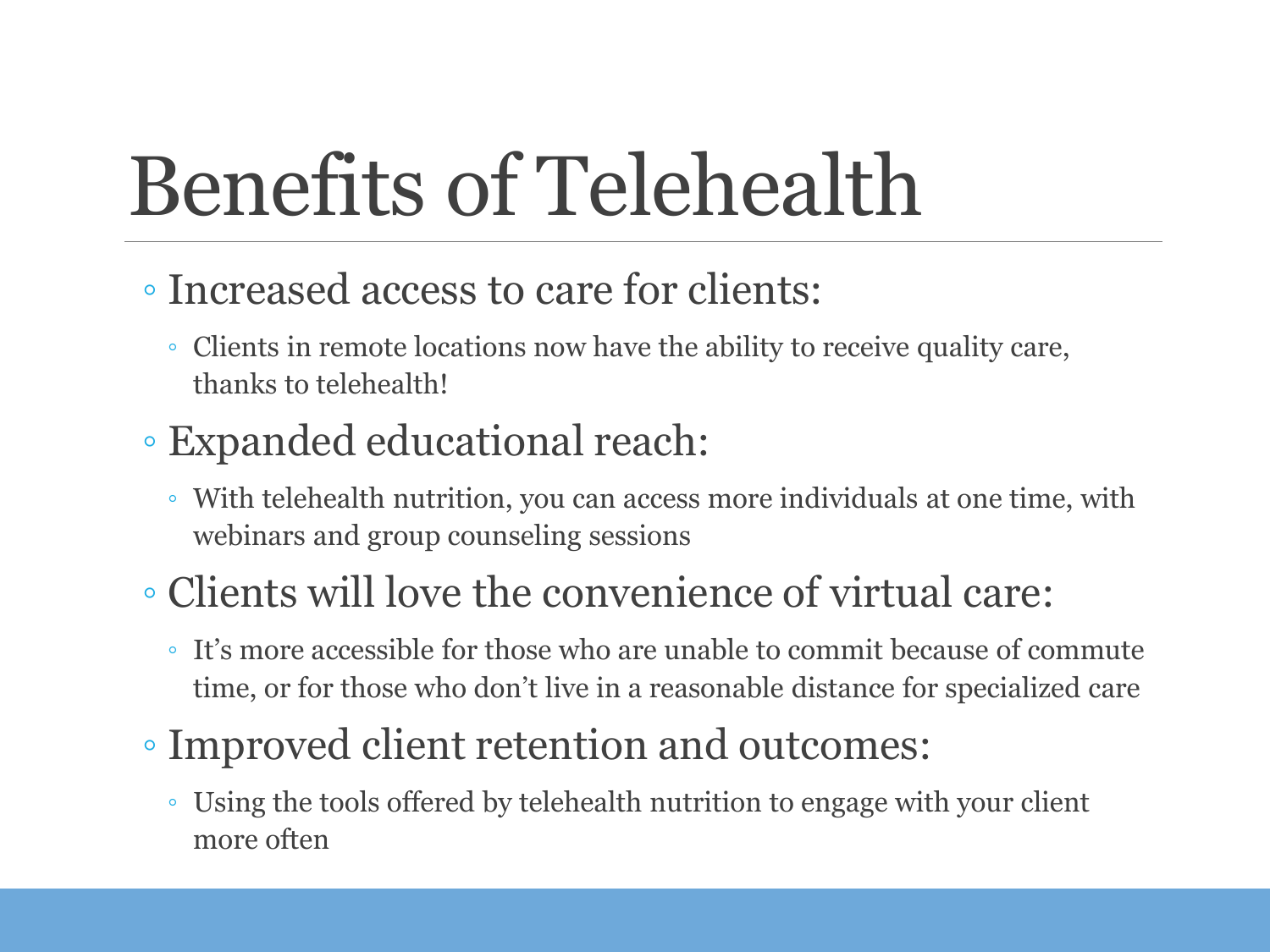# State Telehealth laws

- oTelehealth up to date information
	- o [www.eatrightpro.org/practice/practice-resources/telehealth](http://www.eatrightpro.org/practice/practice-resources/telehealth)
- oTelehealth laws, regulations, and reimbursements are determined by each state of government
- oHIPAA-Compliant
	- o Facetime, Skype, text messages, etc. are not compliant
- oCheck your state licensure laws
	- o ww.eatrightpro.org/advocacy/licensure/licensure-andtelehealth
- $\circ$ Check licensure laws in the state where your client(s) reside
	- o Make sure to follow laws in all states you provide Telehealth for
- oLiability insurance coverage for Telehealth

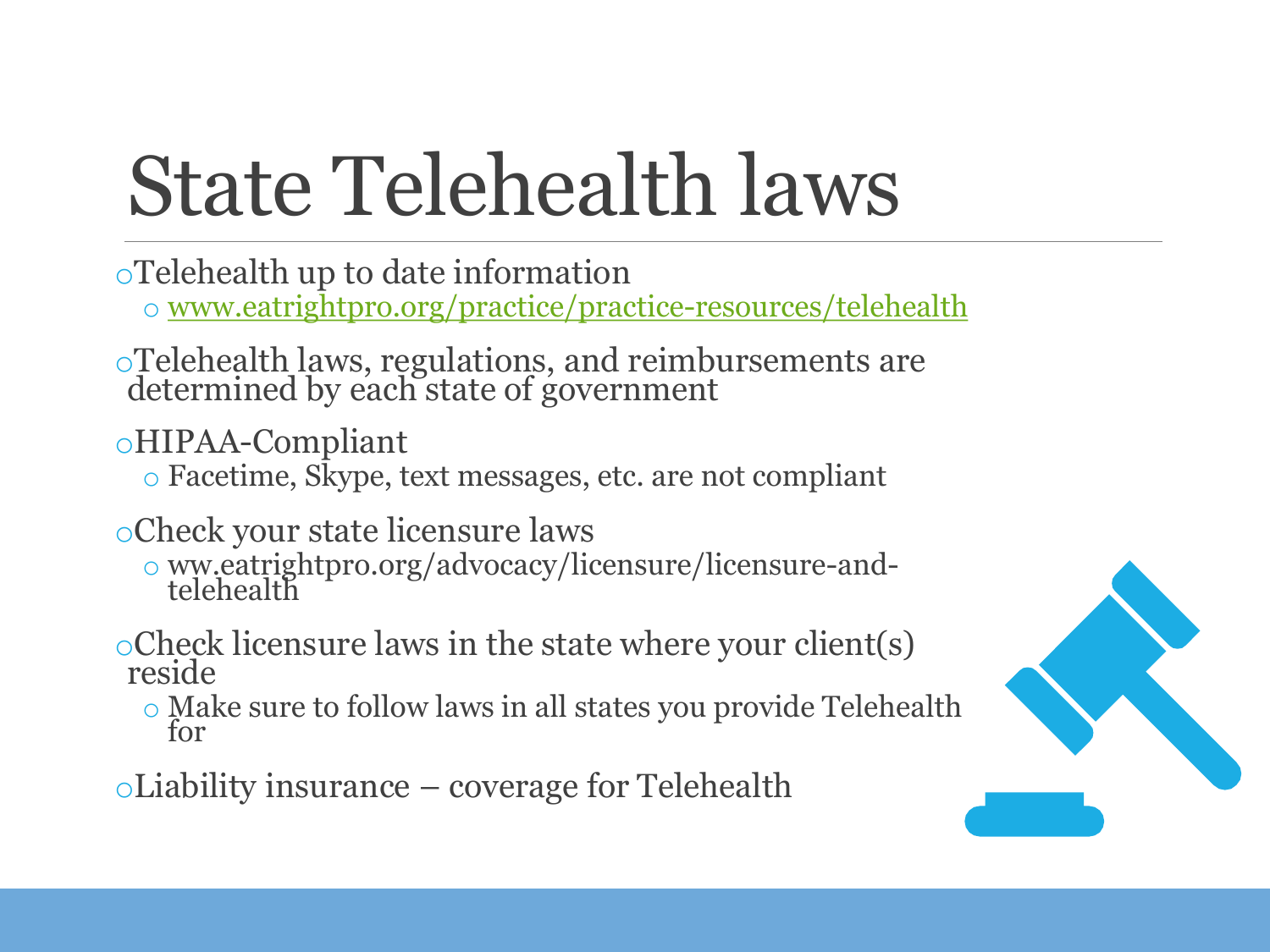Obstacles to Opportunities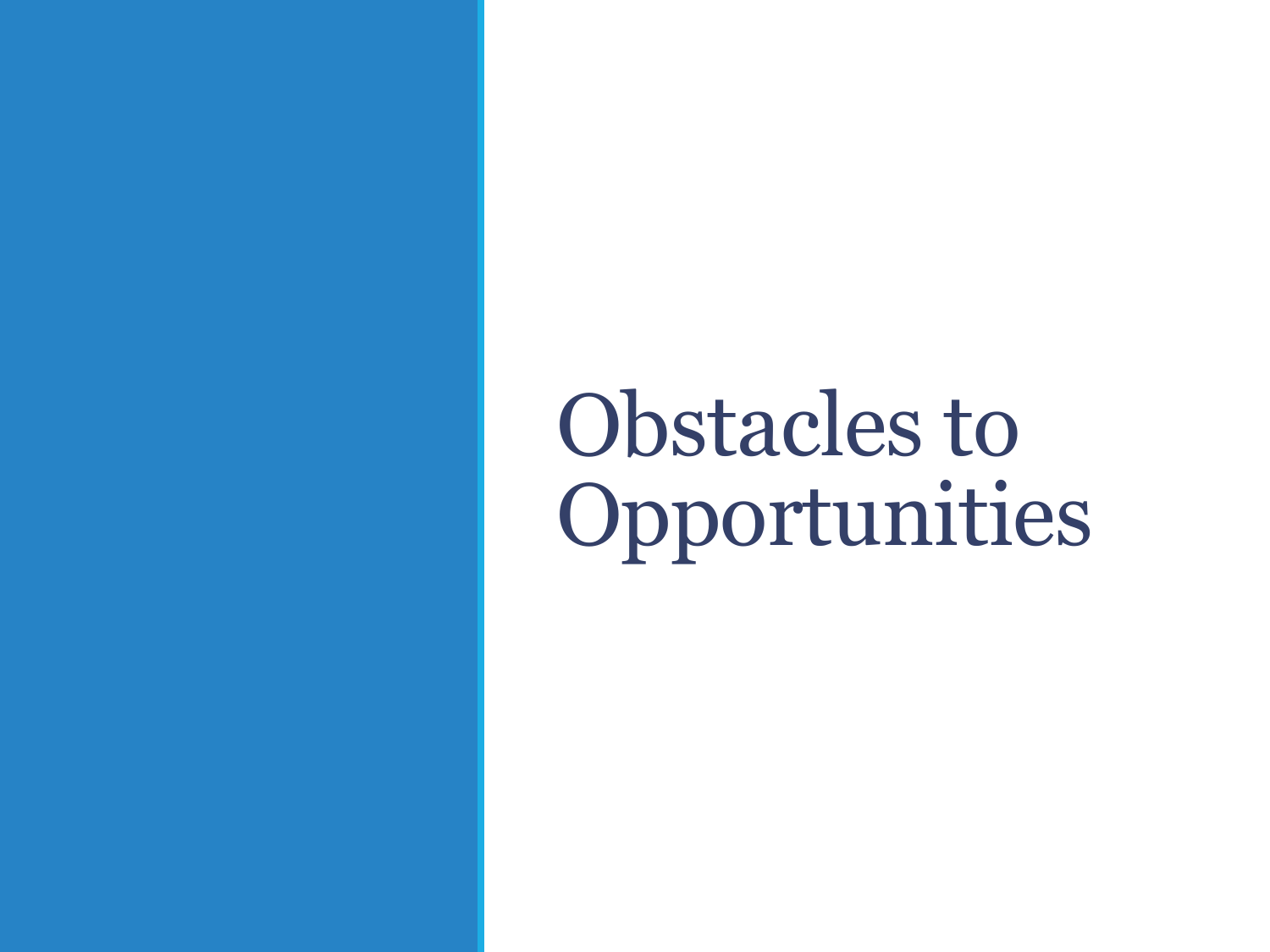### **Obstacles**

- Patient perceived:
	- Less intimate, logistical challenges, less professional/helpful.
- Practitioner perceived:
	- Inconvenient, cumbersome, less worthwhile, lack of acceptance.
- Program: Scheduling,
	- billing, accounting, staying connected while balancing a growing business.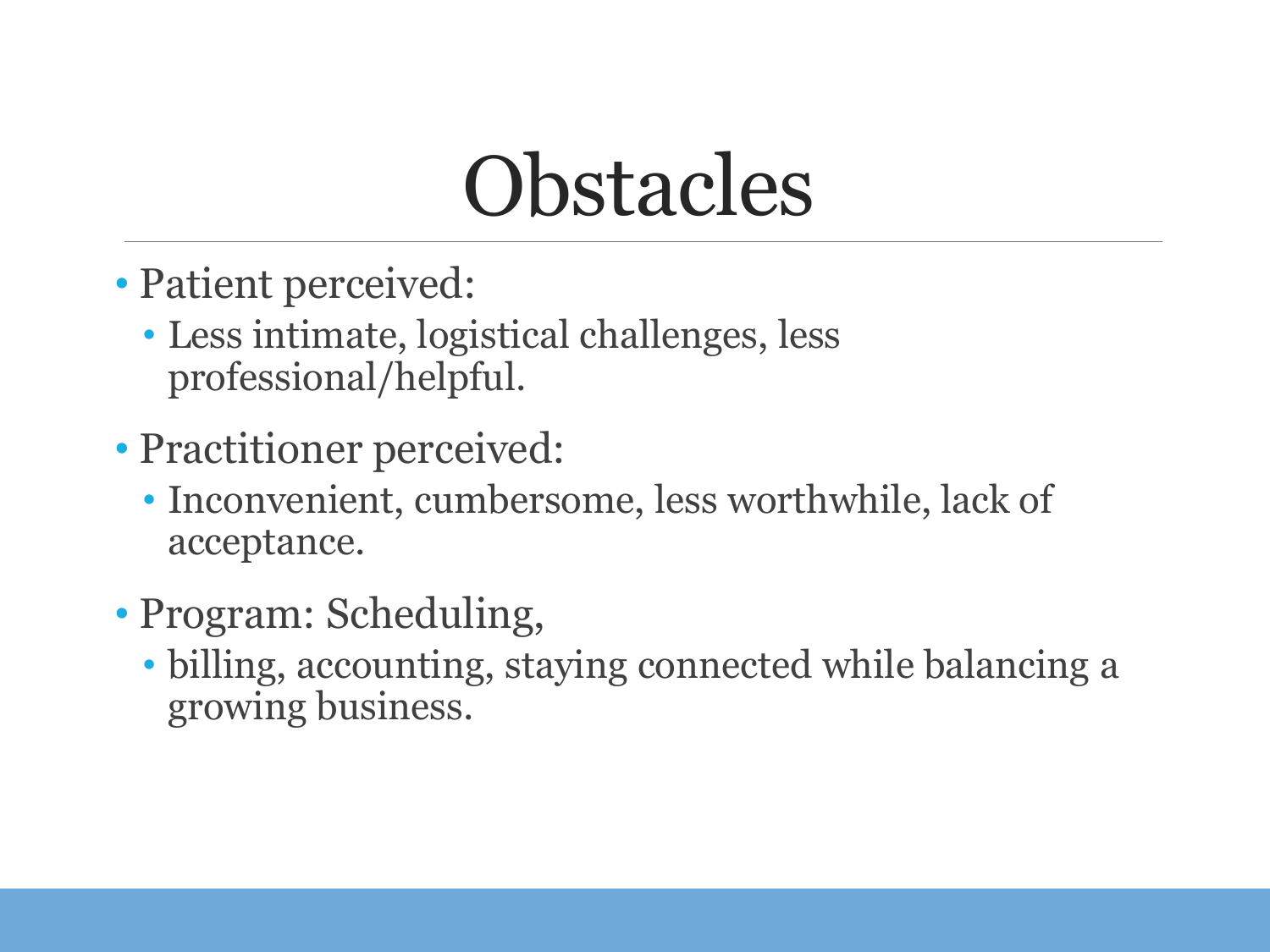# Obstacles to Opportunities

- Patient reality:
	- More intimate, discovery call, convenient, user friendly, engaging, direct scheduling, better connectivity/relationship.
- Practitioner reality:
	- Extremely convenient, no wasted time, direct control of schedule, immediate feedback, sharing of education materials, no overhead, decreased office cost, no reason for "no shows," decrease charting/admin time.
- Program reality:
	- Immediate/seamless scheduling rebooking feature, accounting and tracking built into program, control of schedule.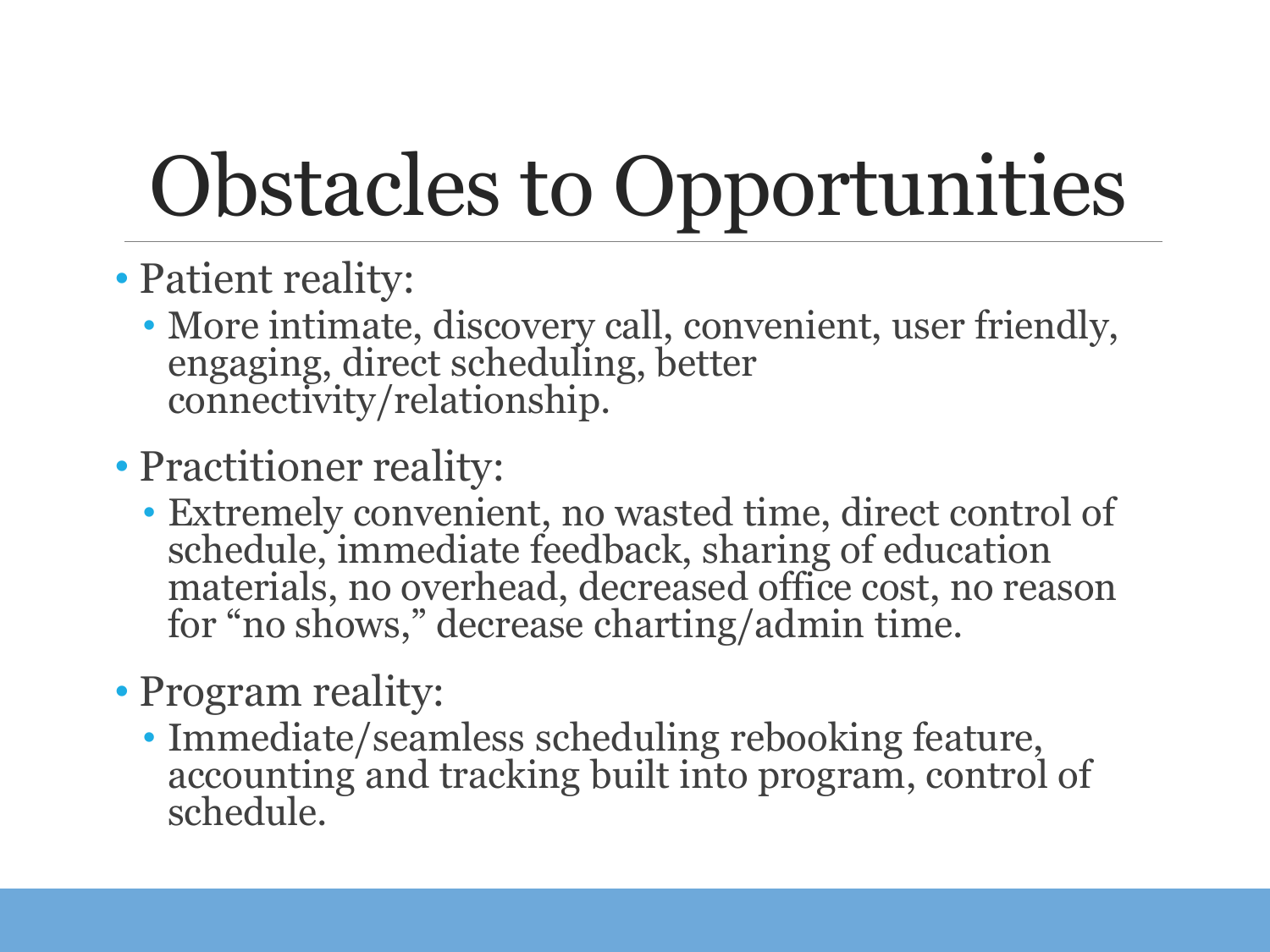### Obstacles to **Opportunities**

New technology; some clients may not be ready or willing to try Telehealth

Create a free session as a discovery call and virtual introduction

Learning curve for you - build a platform that supports you and your client and buffer time appropriately

#### Reimbursements/Insurance or billing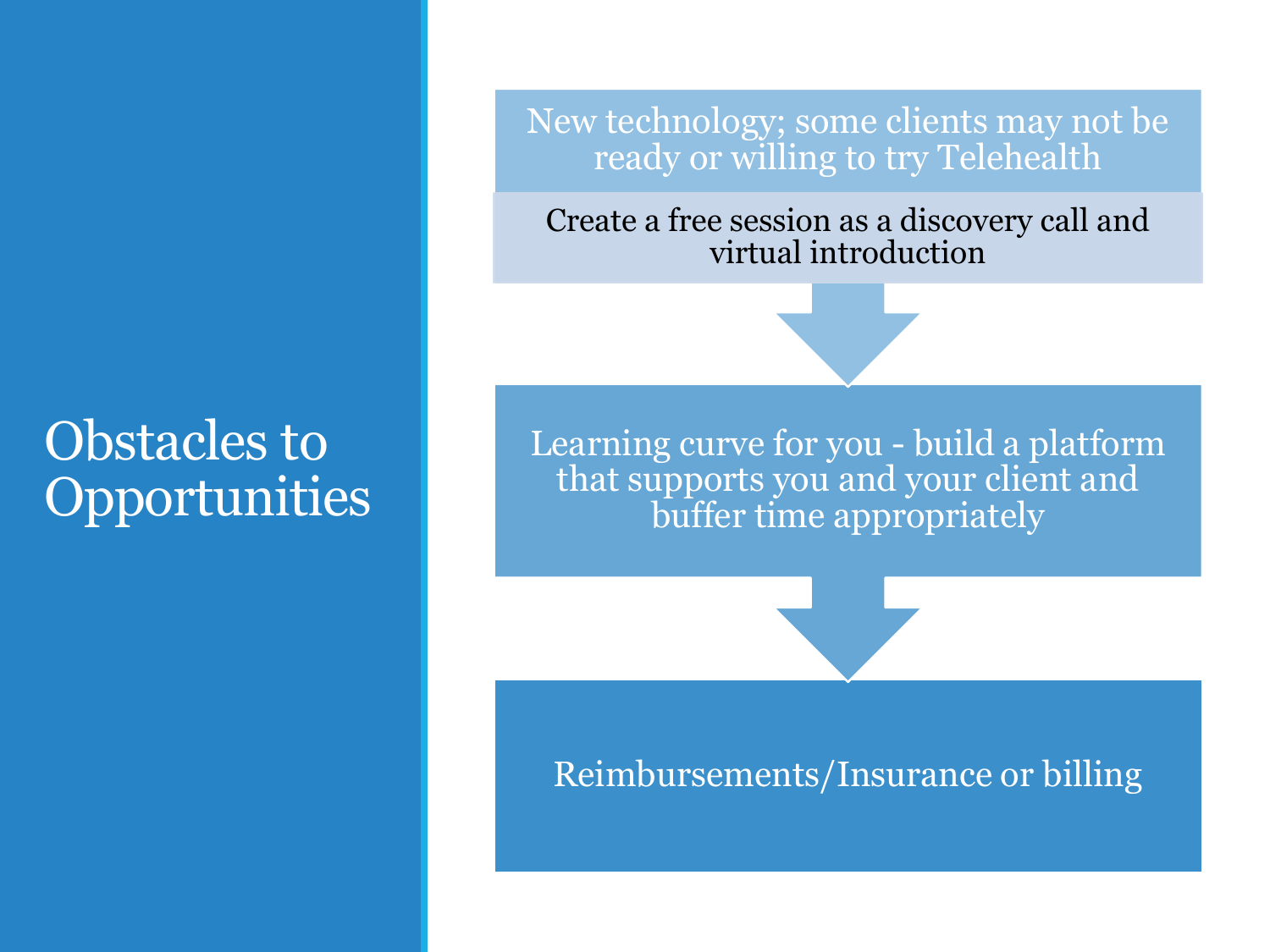# How to Chose a Platform Best For Your Practice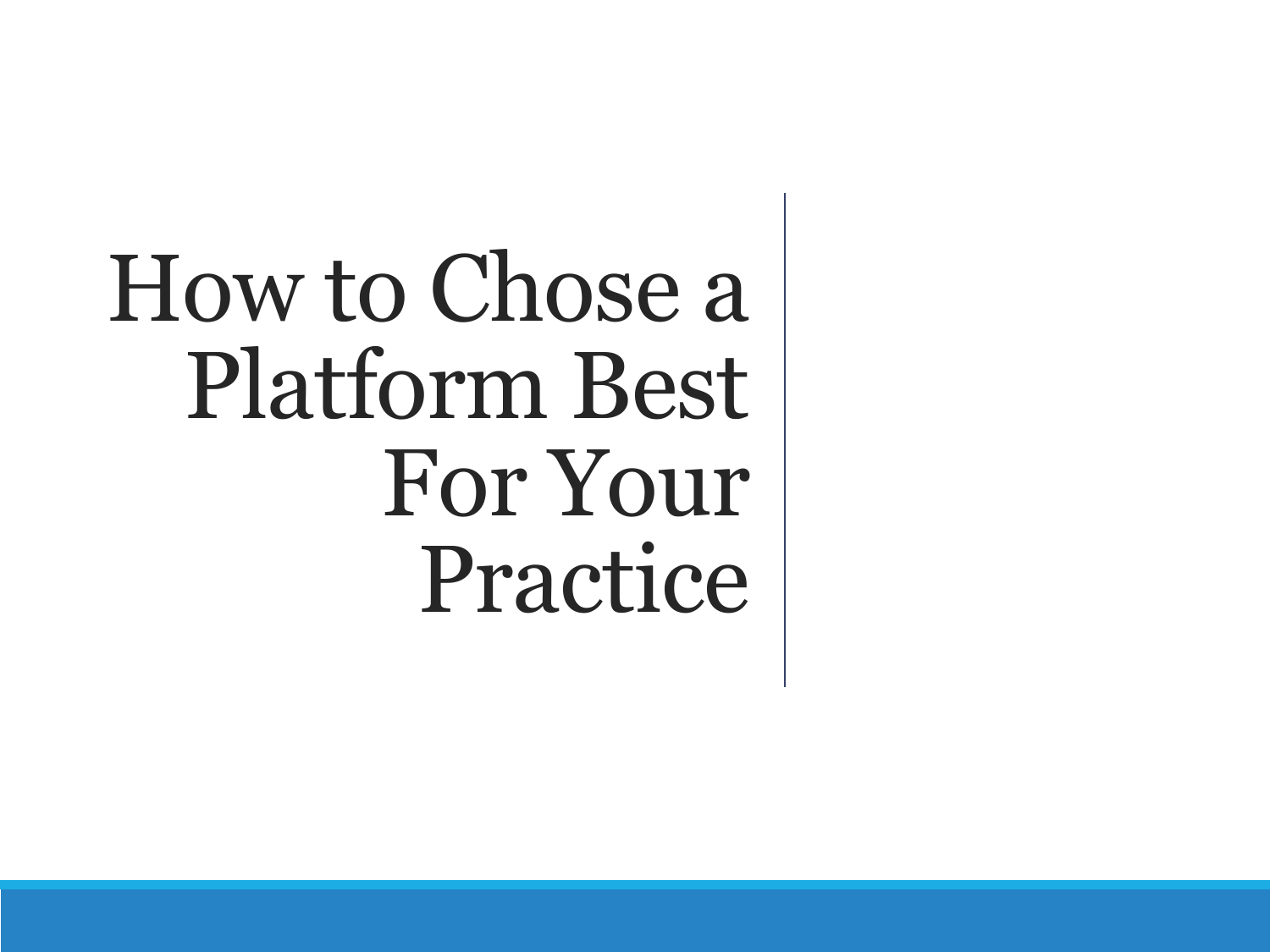### How to Chose a Platform Best For Your Practice

Find out what you need in a platform

- HIPPA security
- Scheduling individual or group practice
- Paperwork
- EHR/charting
- Billing/charges
- Faxing
- Journal feature
- Communication portal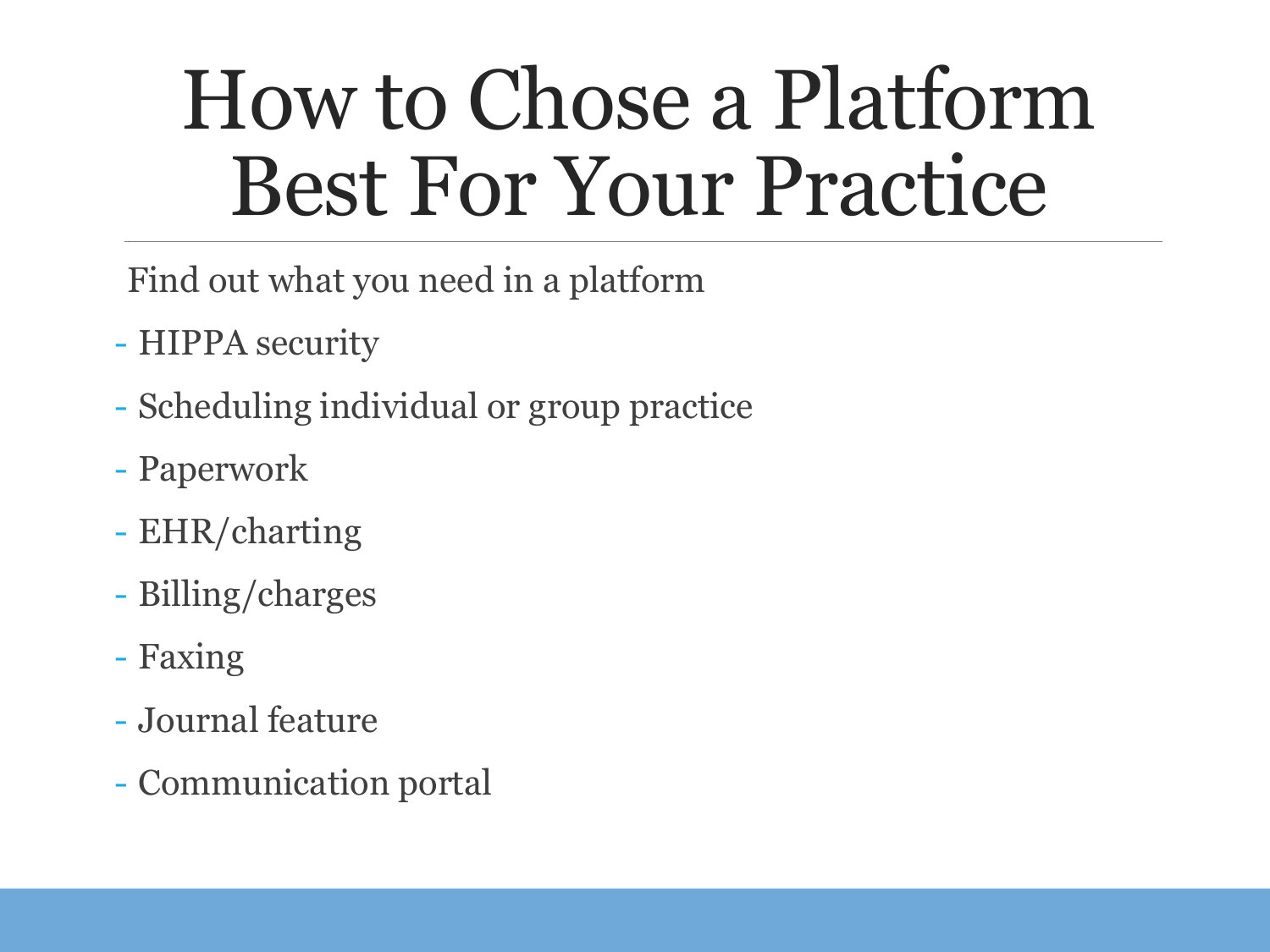| TheraNest              | Coreplus               | <b>Get Healthie</b>    |
|------------------------|------------------------|------------------------|
| <b>Simple Practice</b> | Doxy.me                | <b>Vsee</b>            |
| Wecounsel.com          | <b>Practice Better</b> | Zoom for<br>Healthcare |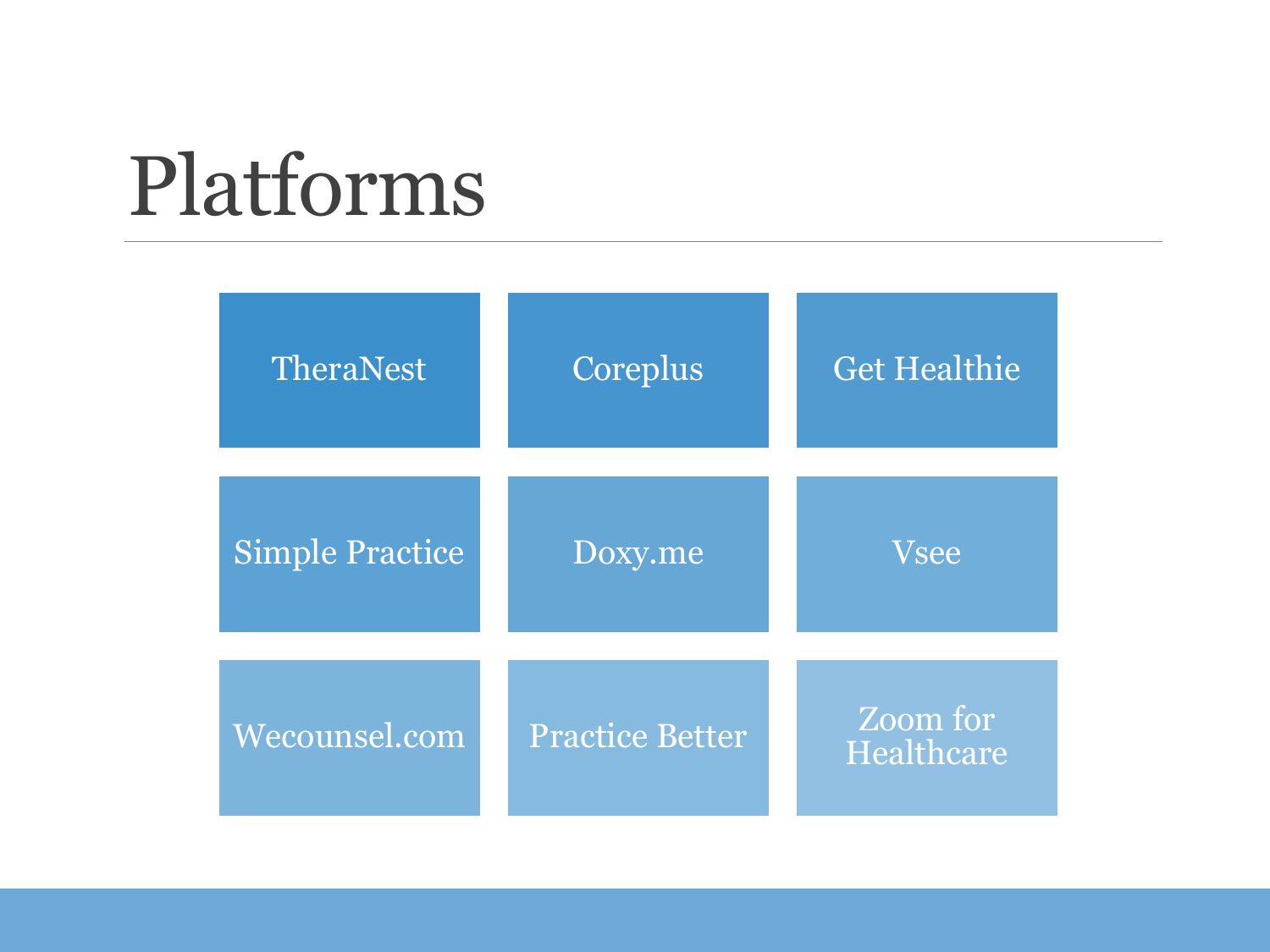#### Doxy.me

- Free for limited services, \$35/month for individual professionals, \$50 per user for clinics
- Reviewers on Capterra highlighted the solution's free option and ease of use but mentioned that calls drop if the internet service isn't strong

#### TheraNest

- \$38/month (additional \$10 for each user to take advantage of HIPAA-compliant video conferencing)
- Unlimited users, storage, and support
- Specifically tailored for mental health applications
- Electronic health record software with Wiley Practice Planners treatment planning solution add-on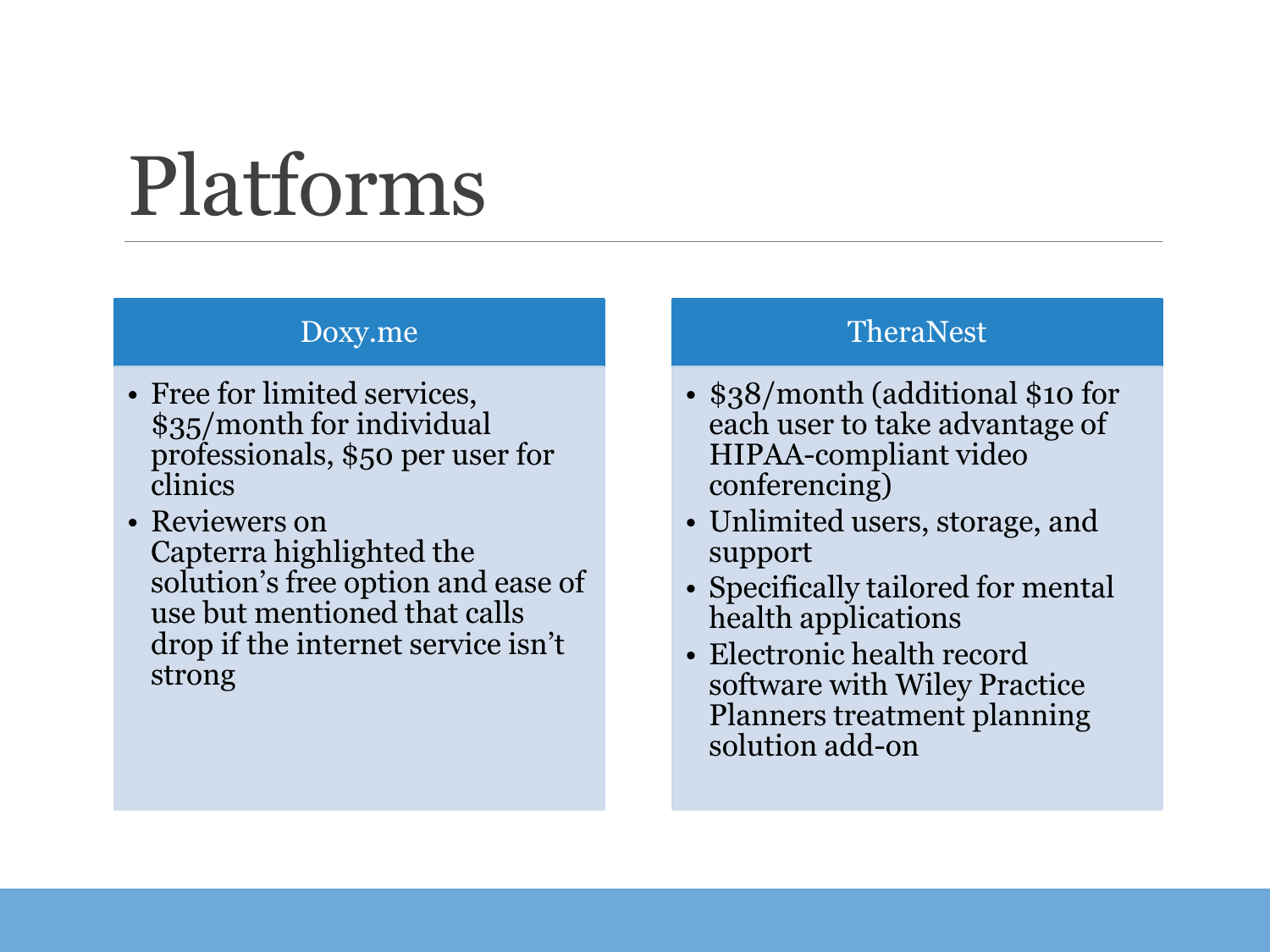#### Zoom for Health Care

- \$200/month
- Consistent, high-quality video
- Commonly used in webinars
- Arguably the most popular video conferencing software tool

#### **SimplePractice**

- Individual plans: \$39/month for essential plan, \$59/month for professional plan (HIPAA-compliant messaging)
- Group plans: \$59/month for the first clinician, \$39 for each extra clinician
- Part of a wider practice management platform for small businesses in health and wellness
- Includes integrated features such as free appointment reminders (SMS, email, and voice), mobile app, e-claim filing
- Reviewers report a clean interface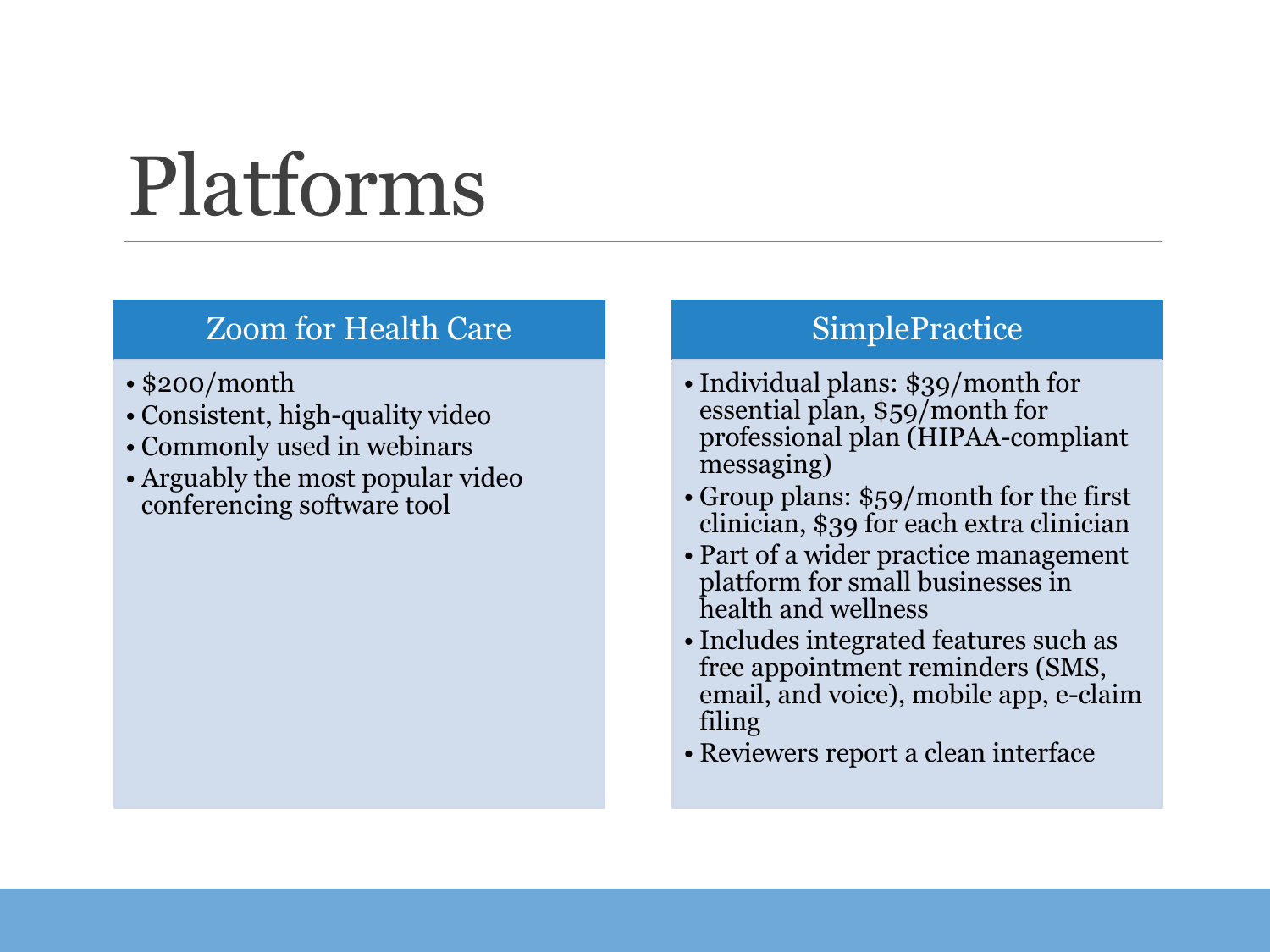#### **GetHealthie**

- Includes scheduling, virtual care, E-paperwork, client messaging, food journaling and education, charting/EHR, and billing/payments, course creation
- Access from any device: desktop, tablet, and mobile phones
- HIPAA and PCI compliant
- Various plans and pricing ranging from \$29-149+/month

#### **PracticeBetter**

- Various plans and pricing starting at \$0-\$135/month
- Secure messaging and notifications
- HIPPA, PIPEDA and GDPR compliant
- Food and lifestyle journals
- Scheduling and billing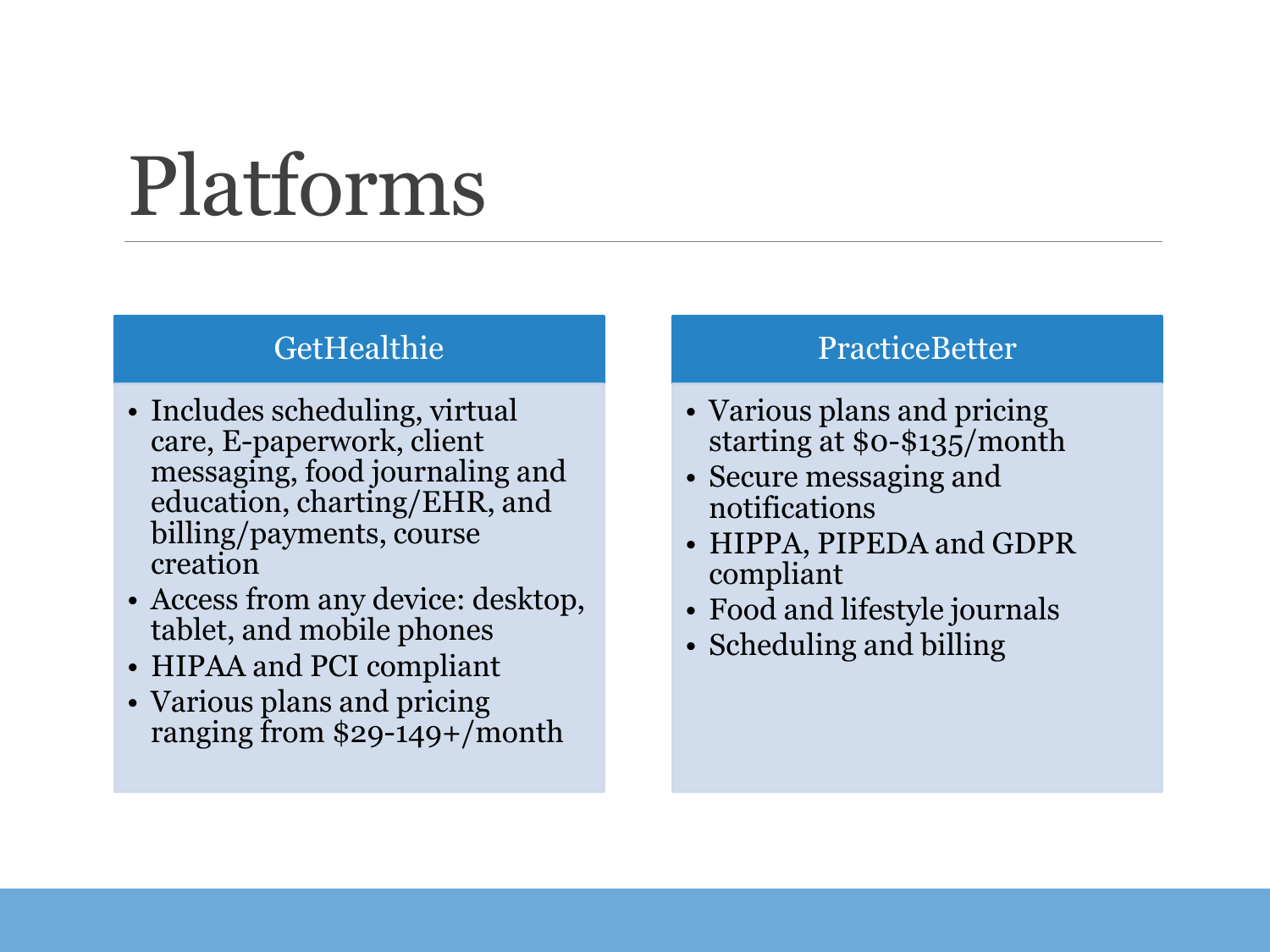# Logistics

### Set Up the Environment

- Dress professionally
- Sound Microphone quality
- Lighting
- Neutral wall color/background
- Limit distractions Private Space
- Camera at eye level

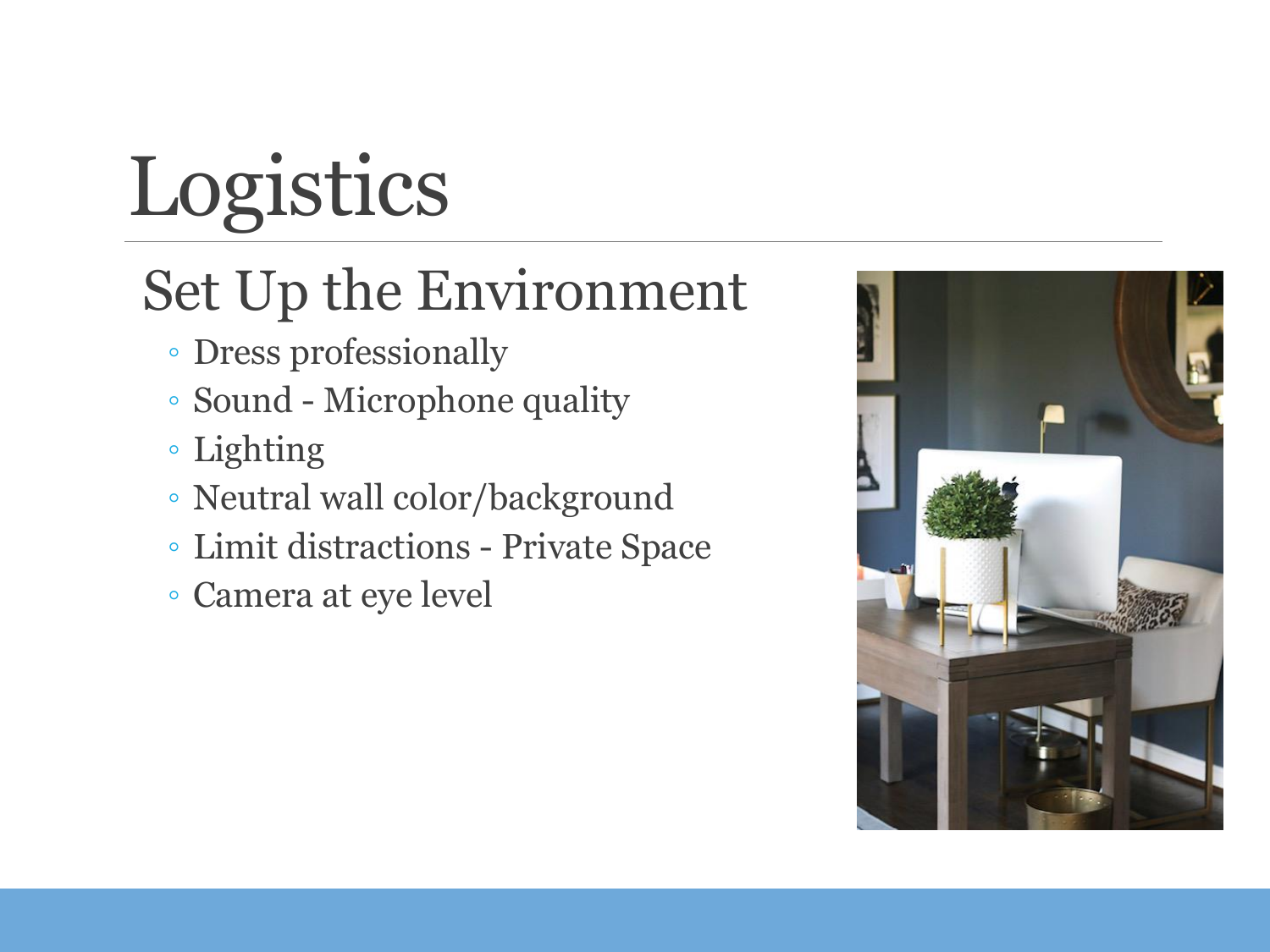# Marketing to the Client

oPromote your new telehealth service via your website, newsletter, on all printed practice materials, and on your social media pages

o "Now available for video sessions"

oAsk current clients if they are interested in trying out telehealth

- o Telehealth is a great alternative option when clients call to cancel or reschedule
- oPut up signs in your office regarding this new feature

oInform clients at the end of their sessions that you now offer a telehealth option as well

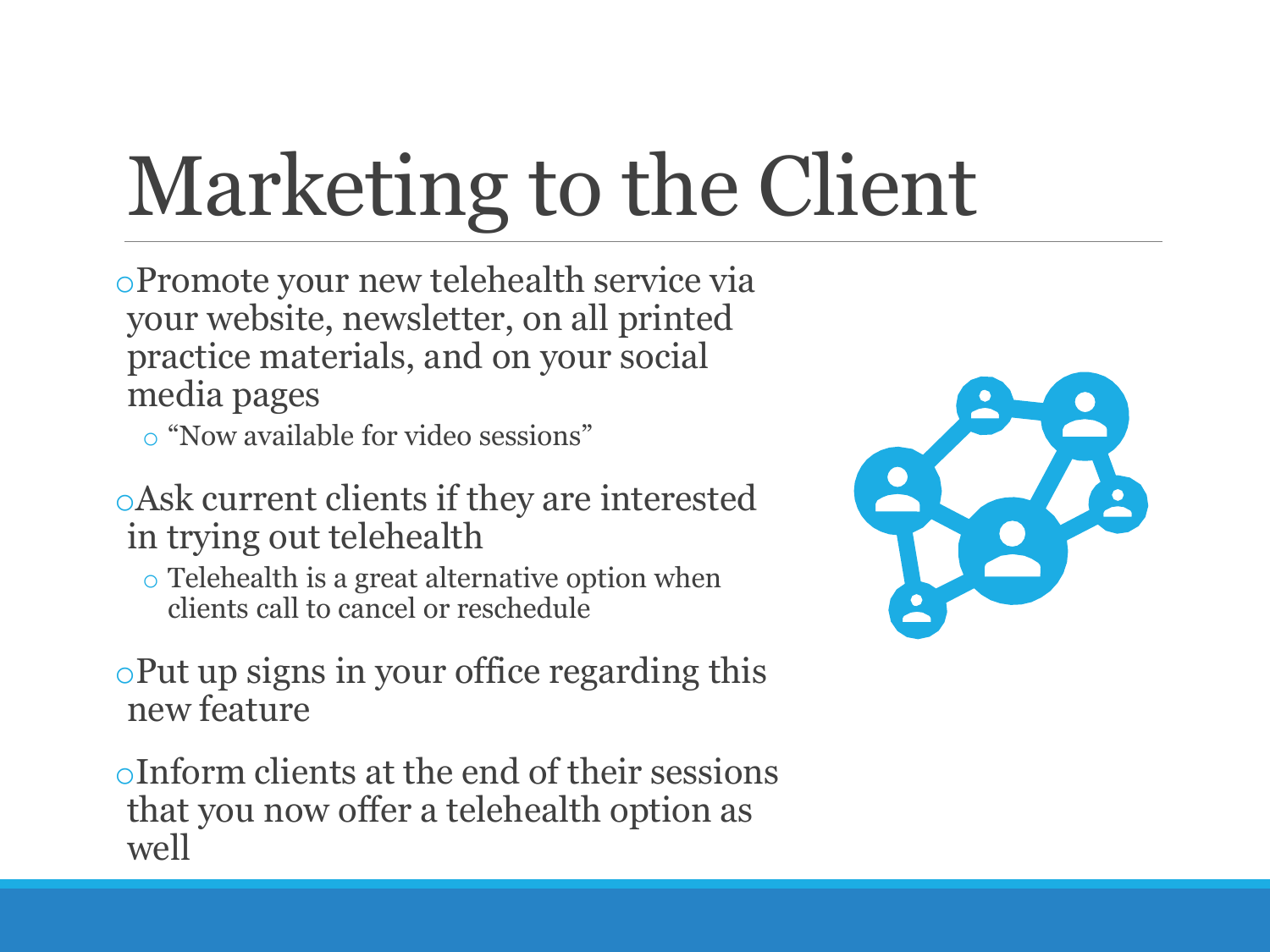# Scheduling Clients

oMaximize time – Back to Back

oSchedule a lunch break

oEnsure time to chart/ complete admin tasks

oCalling and scheduling

oBilling

oFaxing

oFiling

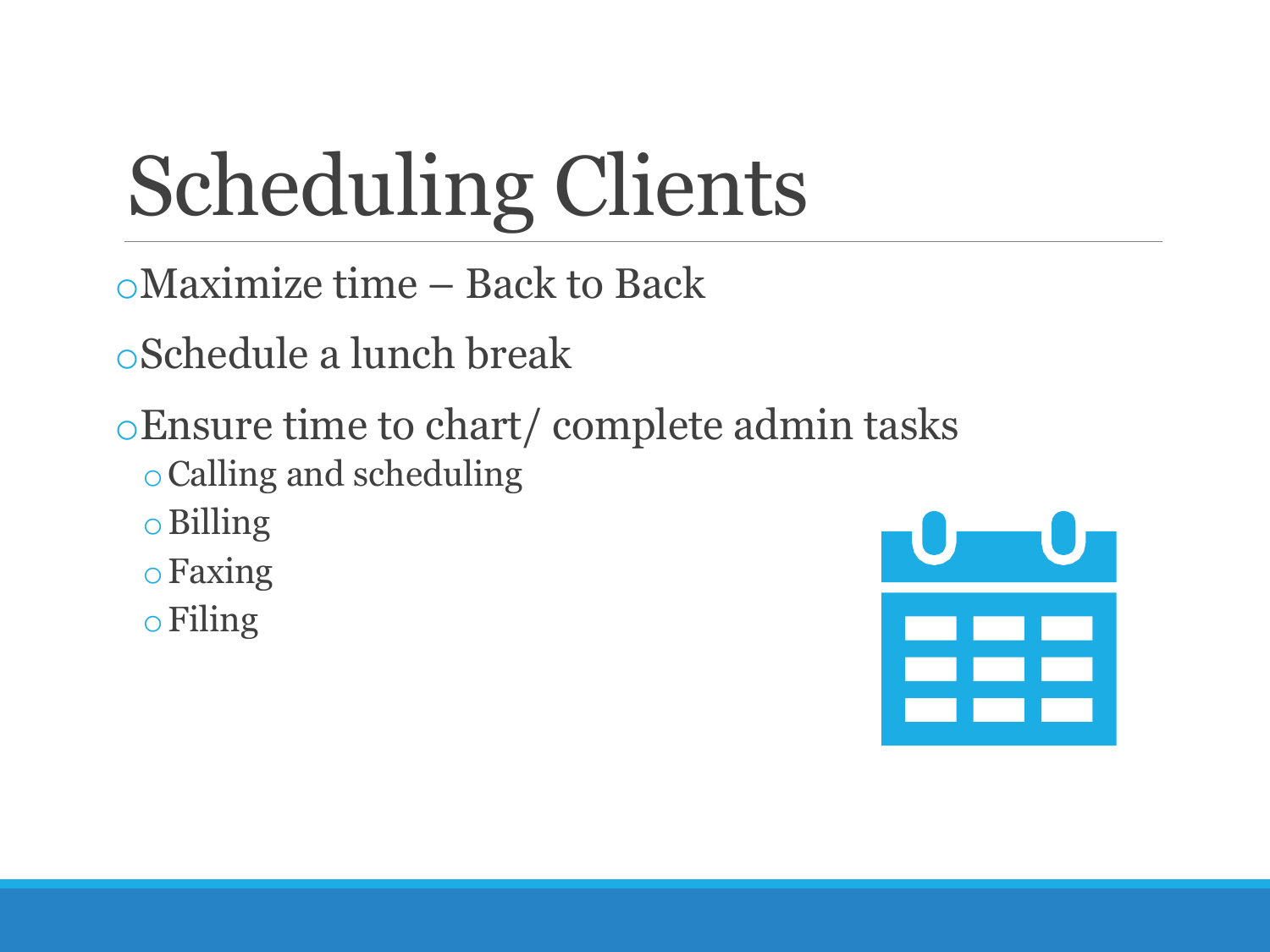### Pre-Consult

Book Online (website links with calendar or video conferencing system)

### Pre-visit data

- Medical/Diet hx
- Goals
- Insurance/billing
- Consent form
- Cancelation policy
- Labs/exam results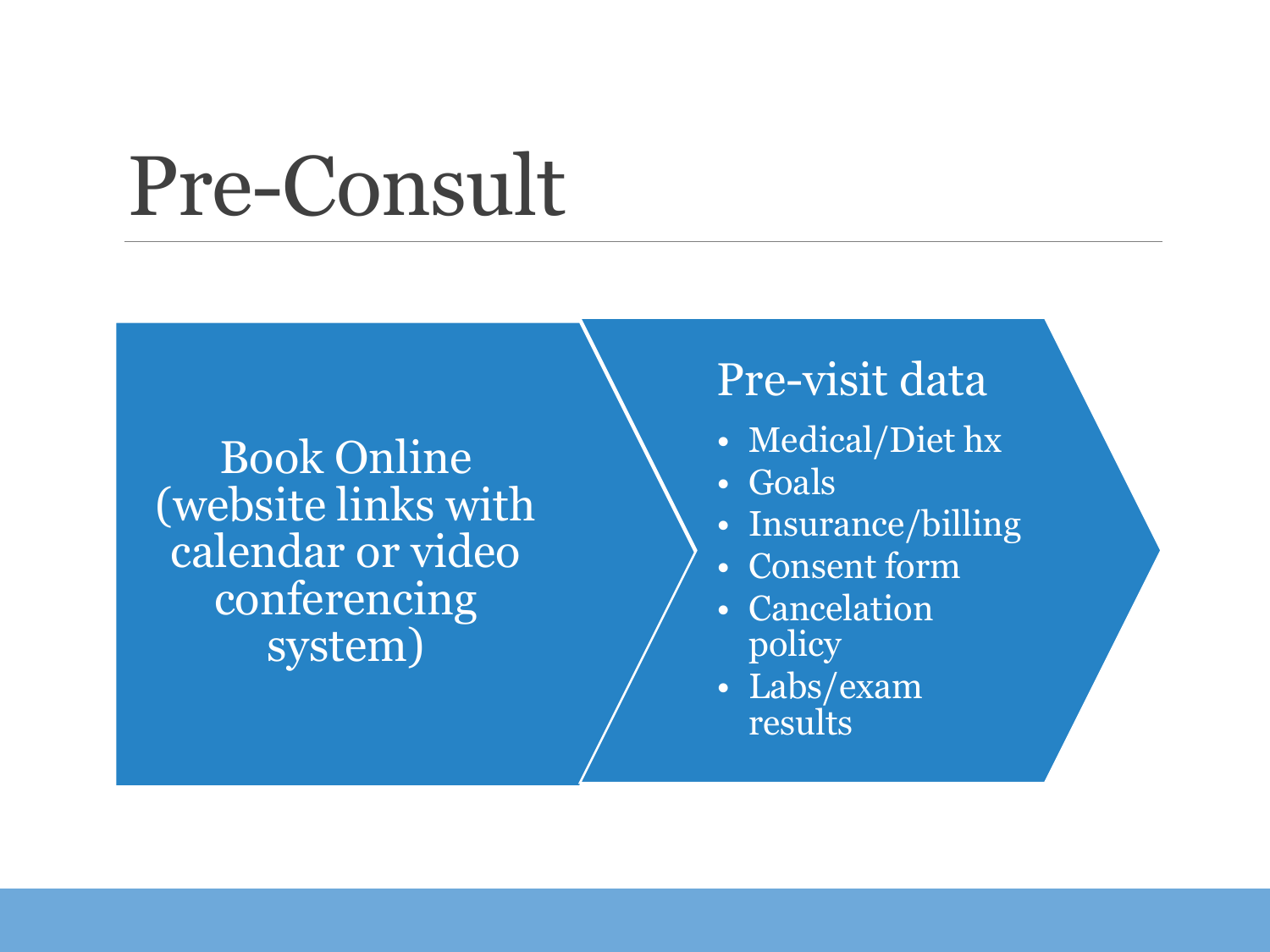### Patient Interaction

### **During – Consult**

- Ask permission and advise patient you are taking notes during consult
- Establish a plan for technology failure
- Rebook
- Taking payment

### **Post – Consult**

- Sending email/resources
- Send fax to referring specialist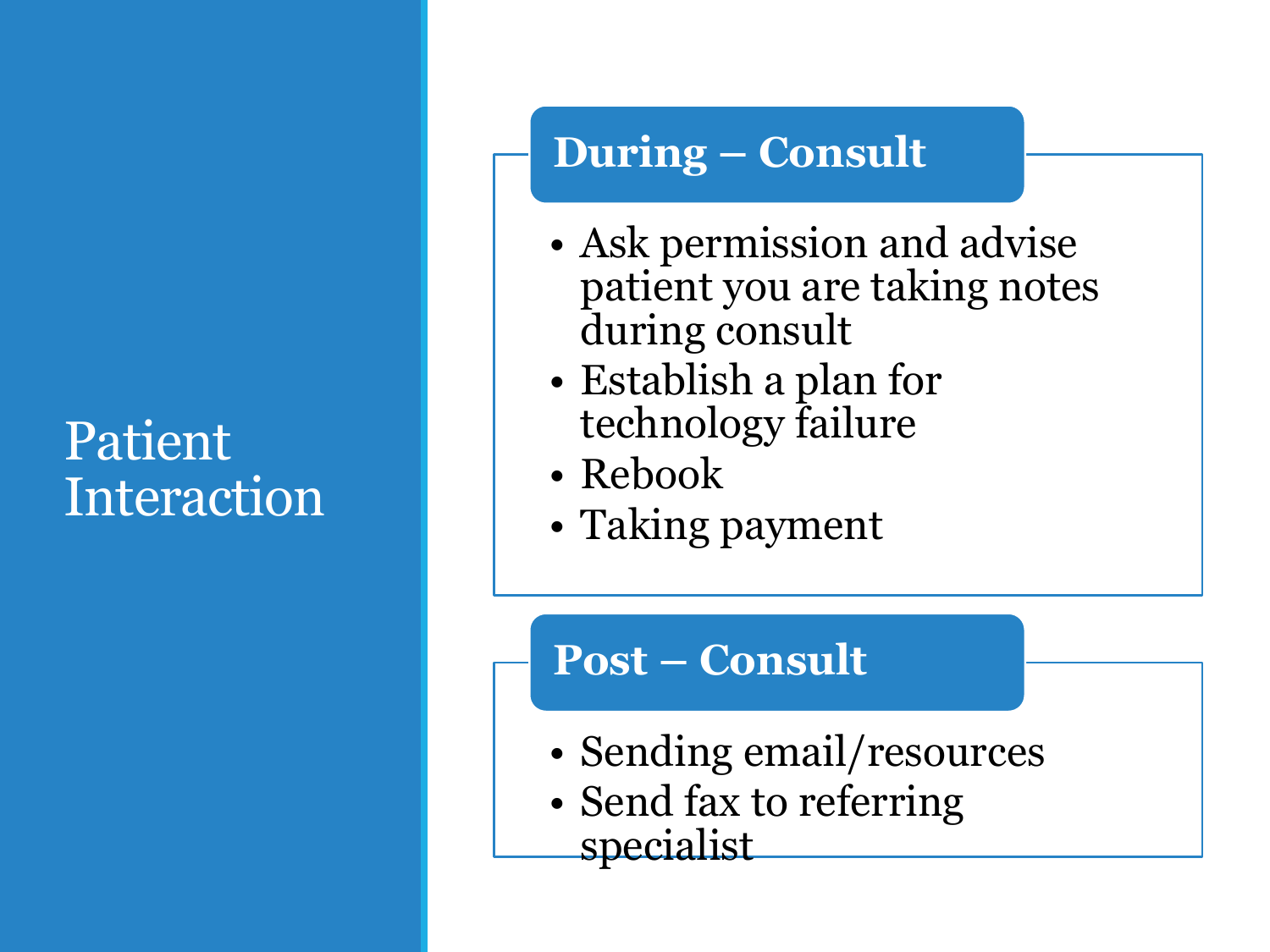### How will you take Payments?

### Private Insurance

• Every policy is different – clients should check prior to consult



### Medicare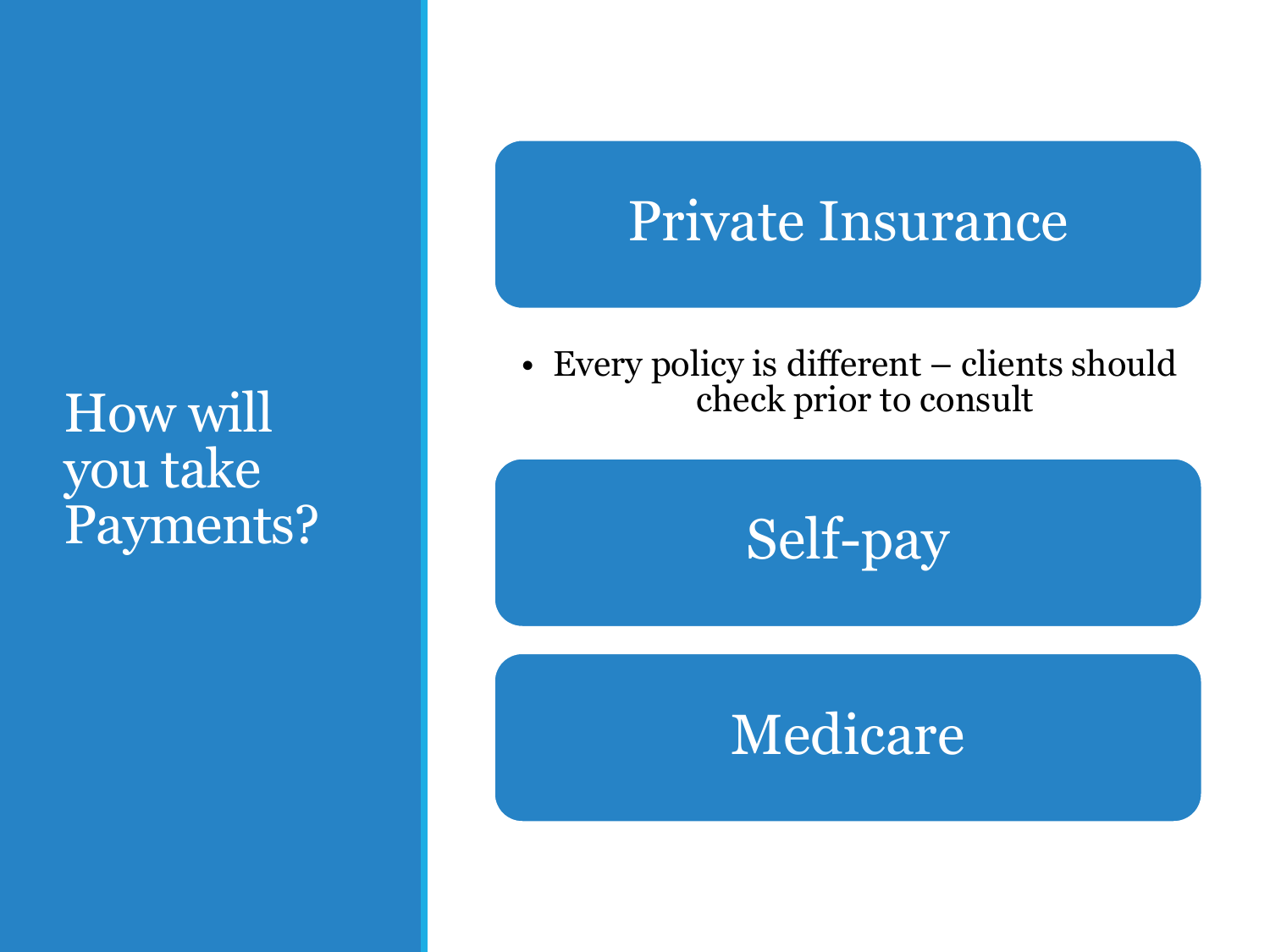## Medicare Coverage

#### Nutrition Therapy Services

- Medicare Part B (medical insurance) may cover MNT services and certain related services if you have
	- Diabetes Mellitus
	- Kidney disease
	- Had a kidney transplant in the last 36 months

#### Services may include:

- An initial nutrition and lifestyle assessment
- Individual and/or group nutritional therapy services
- Help managing the lifestyle factors that affect your diabetes
- Follow-up visits to check on your progress in managing your diet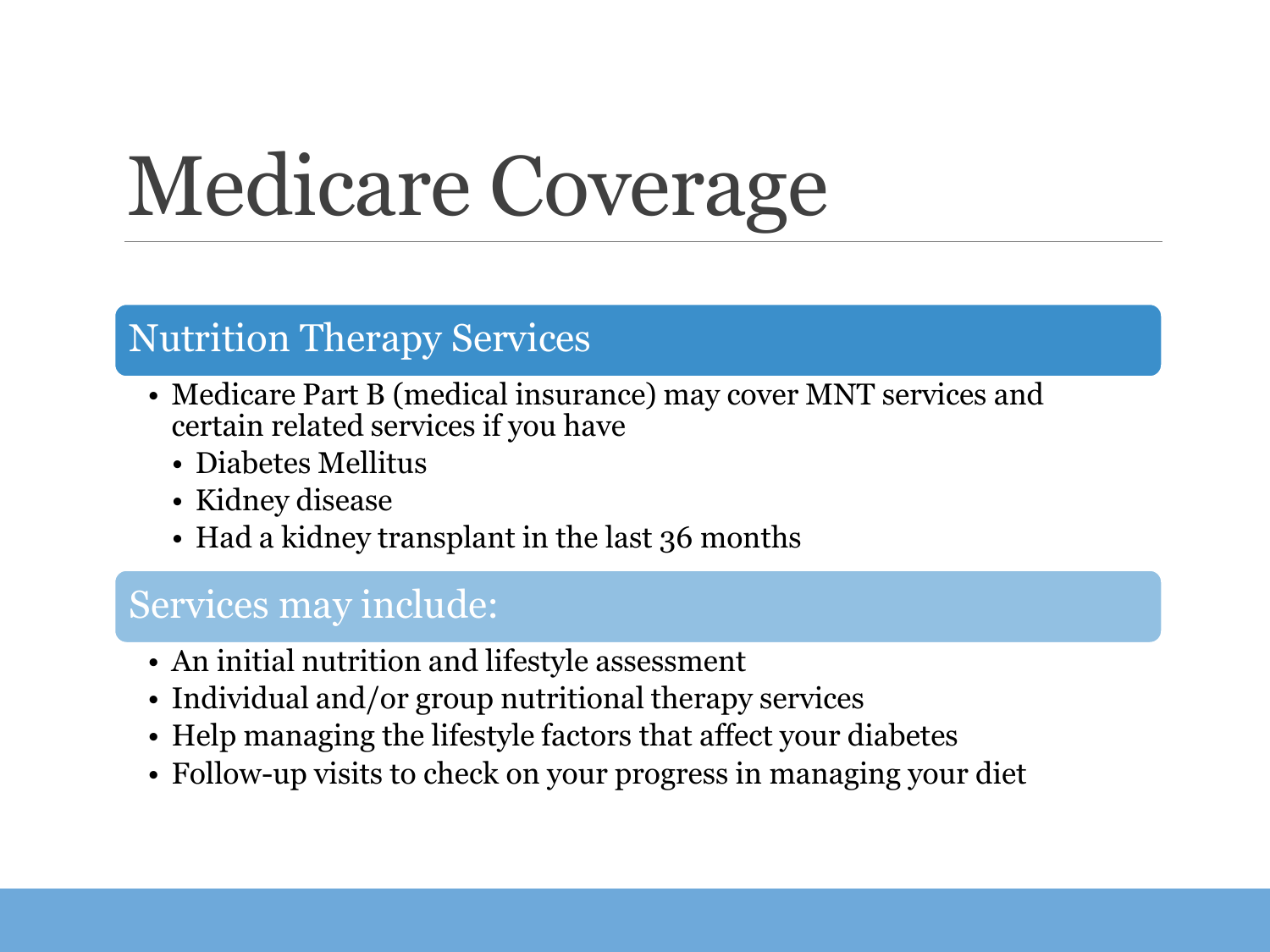# In Closing

Telehealth is a new opportunity and a powerful tool

> Consider whether it is right for your specific situation and population

> > Client care and outcomes remain priority

> > > Get familiar with your technology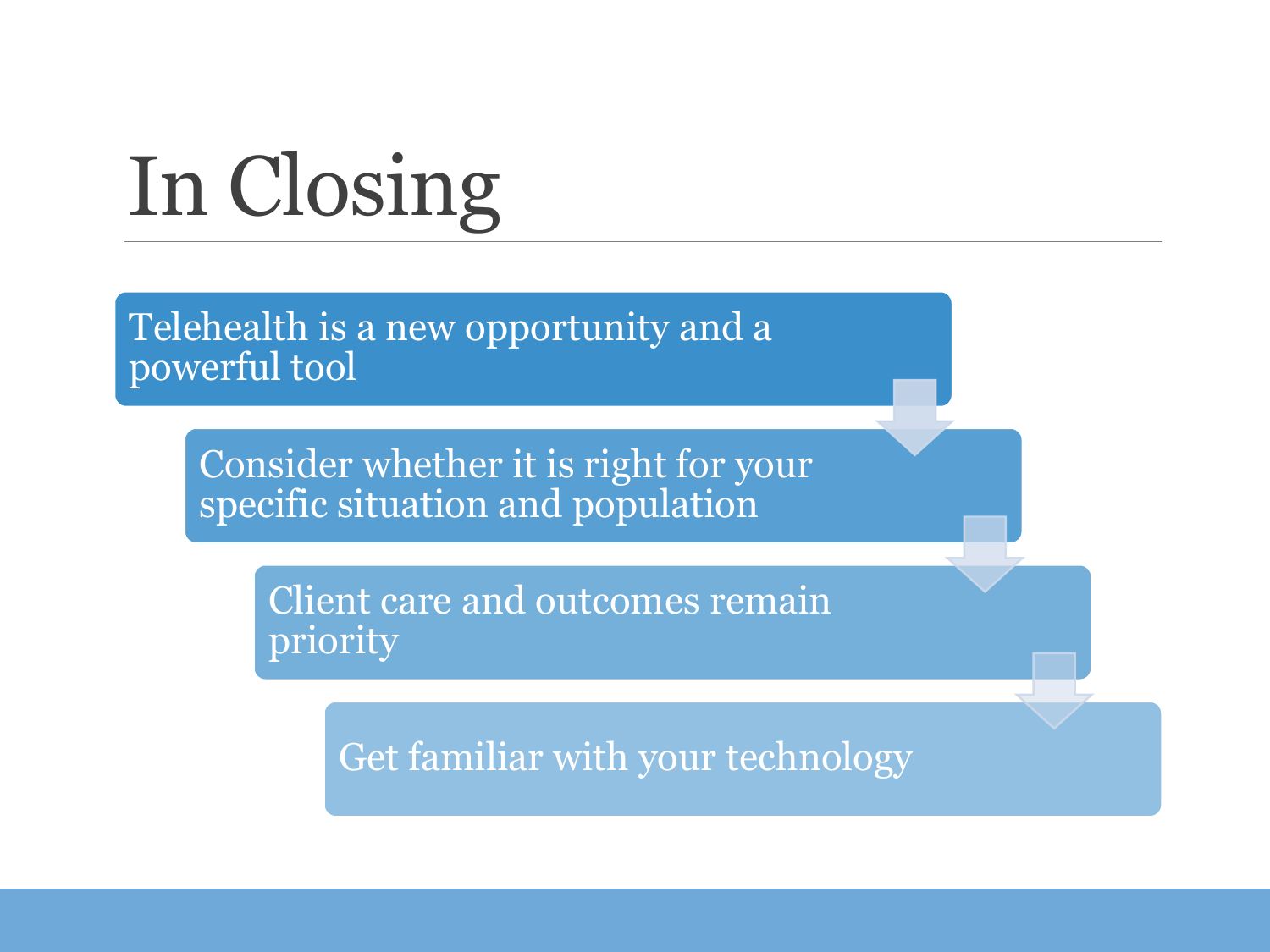### Speakers Contact Information

Jessica@vitalrd.com VitalRD.com

## **Vital RD**

NUTRITION FITNESS WELLNESS